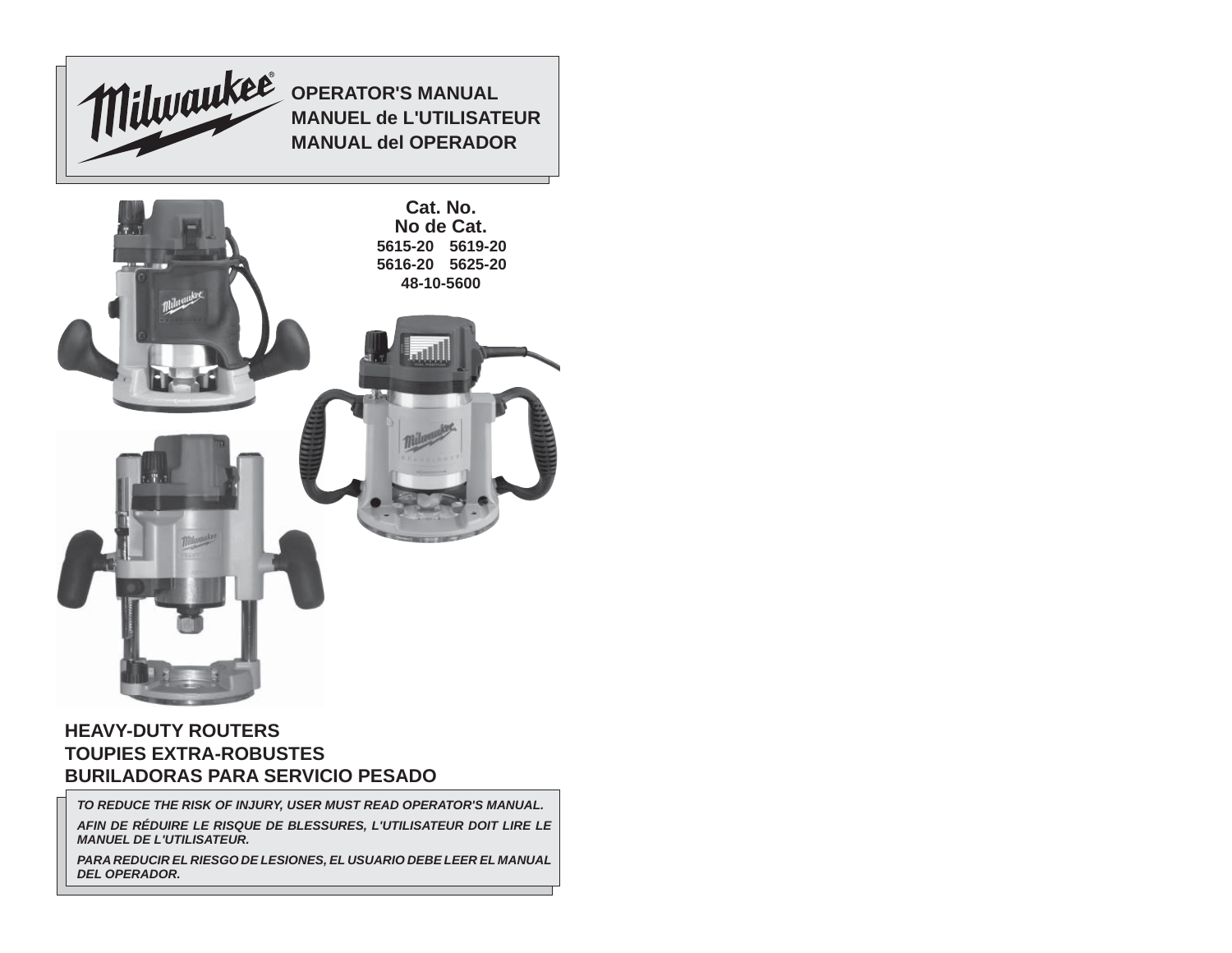# *GENERAL SAFETY RULES — FOR ALL POWER TOOLS*



## *READ ALL INSTRUCTIONS*

 **Failure to follow all instructions listed below may result in electric shock, fi re and/or serious injury. The term "power tool" in all of the warnings listed below refers to your mains-operated (corded) power tool or battery-operated (cordless) power tool.**

# *SAVE THESE INSTRUCTIONS*

# *WORK AREA SAFETY*

- 1. **Keep work area clean and well lit.** Cluttered or dark areas invite accidents.
- 2. **Do not operate power tools in explosive atmospheres, such as in the presence of fl ammable liquids, gases, or dust.** Power tools create sparks which may jonite the dust or fumes.
- 3. **Keep children and bystanders away while operating a power tool.** Distractions can cause you to lose control.

#### *ELECTRICAL SAFETY*

- 4. **Power tool plugs must match the outlet. Never modify the plug in any way. Do not use any adapter plugs with earthed (grounded) power tools.**  Unmodified plugs and matching outlets will reduce risk of electric shock.
- 5. **Avoid body contact with earthed or grounded surfaces such as pipes, radiators, ranges and refrigerators.**  There is an increased risk of electric shock if your body is earthed or grounded.
- 6. **Do not expose power tools to rain or wet conditions.** Water entering a power tool will increase the risk of electric shock.
- 7. **Do not abuse the cord. Never use the cord for carrying, pulling, or unplugging the power tool. Keep cord away from heat, oil, sharp edges, or moving parts.** Damaged or entangled cords increase the risk of electric shock.
- 8. **When operating a power tool outdoors, use an extension cord suitable for outdoor use.** Use of a cord suitable for outdoor use reduces the risk of electric shock.

# *PERSONAL SAFETY*

- 9. **Stay alert, watch what you are doing and use common sense when operating a power tool. Do not use a power tool while you are tired or under the infl uence of drugs, alcohol or medication.** A moment of inattention while operating power tools may result in serious personal injury.
- 10. **Use safety equipment. Always wear eve protection.** Safety equipment such as dust mask, non-skid safety shoes, hard hat, or hearing protection used for appropriate conditions will reduce personal injuries.
- 11. **Avoid accidental starting. Ensure the switch is in the off-position before plug**ging in. Carrying tools with your finger on the switch or plugging in power tools that have the switch on invites accidents.
- 12. **Remove any adjusting key or wrench before turning the power tool on.** A wrench or a key left attached to a rotating part of the power tool may result in personal injury.
- 13. **Do not overreach. Keep proper footing and balance at all times.** This enables better control of the power tool in unexpected situations.
- 14. **Dress properly. Do not wear loose clothing or jewellery. Keep your hair, clothing and gloves away from moving parts.** Loose clothes, jewellery, or long hair can be caught in moving parts.
- 15. **If devices are provided for the connection of dust extraction and collection facilities, ensure these are connected**  and properly used. Use of these devices can reduce dust-related hazards.

# *POWER TOOL USE AND CARE*

- 16. **Do not force the power tool. Use the correct power tool for your application.** The correct power tool will do the job better and safer at the rate for which it was designed.
- 17. **Do not use the power tool if the switch does not turn it on and off.** Any power tool that cannot be controlled with the switch is dangerous and must be repaired.
- 18. **Disconnect the plug from the power source and/or the battery pack from the power tool before making any adjustments, changing accessories, or storing power tools.** Such preventive safety measures reduce the risk of starting the tool accidentally.
- 19. **Store idle power tools out of the reach of children and do not allow persons unfamiliar with the power tools or these instructions to operate power tools.** Power tools are dangerous in the hands of untrained users.
- 20. **Maintain power tools. Check for misalignment or binding of moving parts, breakage of parts and any other condition that may affect the power tool's operation. If damaged, have the power tool repaired before use.** Many accidents are caused by poorly maintained power tools.
- 21. **Keep cutting tools sharp and clean.** Properly maintained cutting tools with sharp cutting edges are less likely to bind and are easier to control.
- 22. **Use the power tool, accessories and tool bits etc., in accordance with these instructions and in the manner intended for the particular type of power tool, taking into account the working conditions and the work to be performed.** Use of the power tool for operations different from those intended could result in a hazardous situation.

# *SERVICE*

23. **Have your power tool serviced by a qualifi ed repair person using only identical replacement parts.** This will ensure that the safety of the power tool is maintained.

# *SPECIFIC SAFETY RULES*

- 1. **Hold power tools by insulated gripping surfaces when performing an operation where the cutting tool may contact hidden wiring or its own cord.**  Contact with a "live" wire will make exposed metal parts of the tool "live" and shock the operator.
- 2. **Maintain labels and nameplates.**  These carry important information. If unreadable or missing, contact a *MILWAUKEE* service facility for a free replacement.
- 3. **Always wear safety goggles and dust mask. Use only in a well ventilated area.** Using personal safety devices and in a safe environment reduce the risk for injury.
- 4. **WARNING:** Some dust created by power sanding, sawing, grinding, drilling, and other construction activities contains chemicals known to cause cancer, birth defects or other reproductive harm. Some examples of these chemicals are:
- lead from lead-based paint
- crystalline silica from bricks and cement and other masonry products, and
- arsenic and chromium from chemicallytreated lumber.

Your risk from these exposures varies. depending on how often you do this type of work. To reduce your exposure to these chemicals: work in a well ventilated area, and work with approved safety equipment, such as those dust masks that are specifically designed to filter out microscopic particles.

- 5. **Some woods contain preservatives that can be toxic.** Take extra care to prevent inhalation and skin contact when working with these materials. Request, and follow, any safety information available from your material supplier.
- 6. **Always make sure the workpiece is free from nails, screws and other foreign objects. Keep the working edge away from the clamping surface.** Cutting these objects can cause loss of control of the tool and damage to the bit.
- 7. **Never hold the workpiece in one hand and the tool in the other hand when using the tool. Never place hands near or below cutting surface.** Clamping the material and guiding the tool with both hands is safer.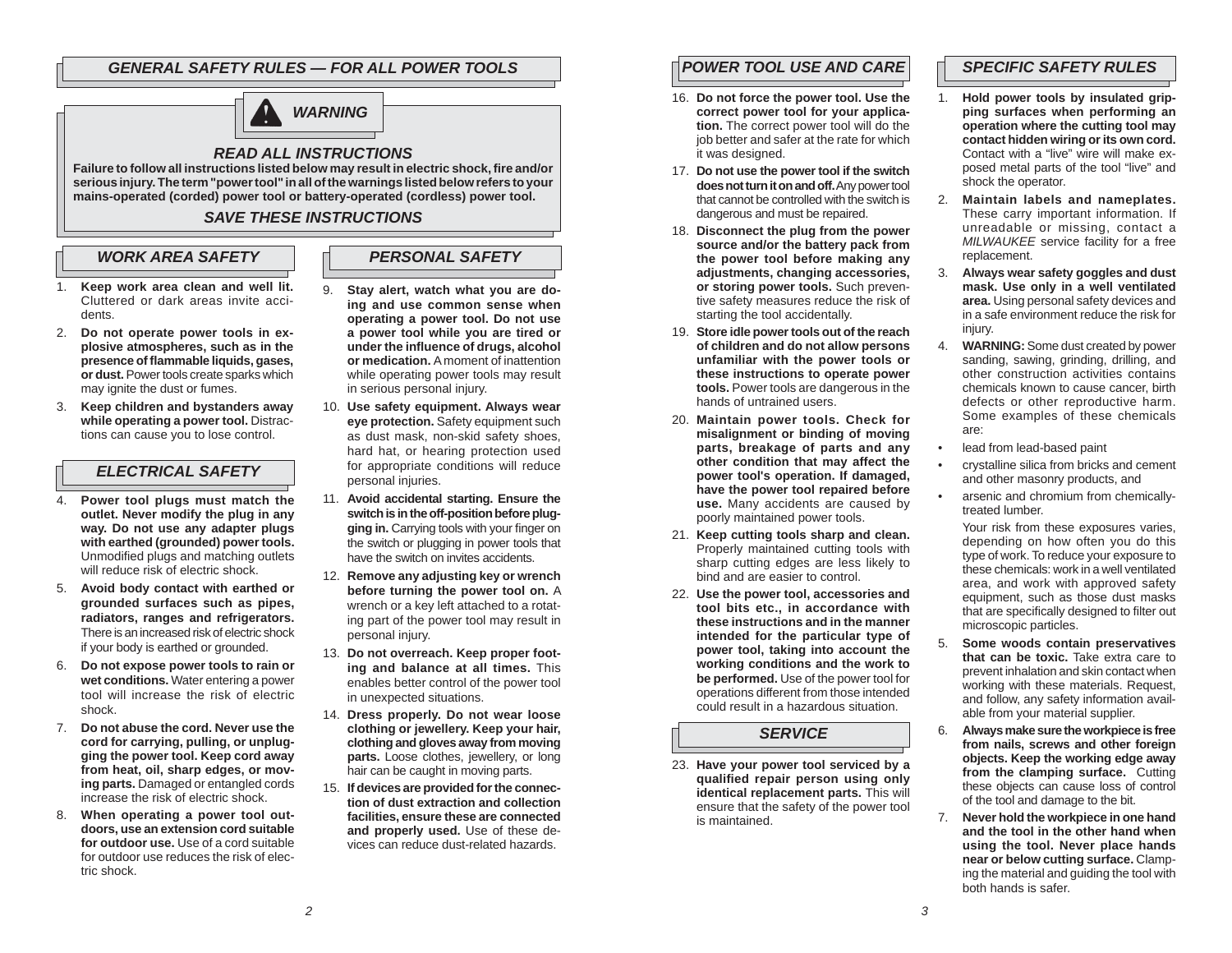- 8. **Never use dull or damaged bits. Sharp bits must be handled with care.** Damaged bits can break during use. Dull bits require more force to push the tool, which could cause the bit to break. Damaged bits can throw carbide pieces and burn the workpiece.
- 9. **After changing the bit or making any adjustments, make sure the collet nut and any other adjustment devices are securely tightened.** Loose adjustment devices can unexpectedly shift, causing loss of control. Loose rotating components will be violently thrown. Watch for vibration or wobbling that could indicate an improperly installed bit.
- 10. Maintain firm grip on router when start**ing motor to resist starting torque.**
- 11. **Always keep the power supply cord away from moving parts on the tool.**  Keep the cord away from the direction of the cut.
- 12. **Never start the tool when the bit is in contact with the material.** The bit cutting edge may grab the material causing loss of control of the tool.
- 13. **Never lay the tool down until the bit has come to a complete stop.** The spinning bit can grab the surface and pull the tool out of your control.



- 15. **Use clamps or another practical way to secure and support the workpiece to a stable platform.** Holding the work by hand or against your body leaves it unstable and may lead to loss of control.
- 16. **Never clamp the workpiece to a hard surface, such as concrete or stone.**  Contact with the bit could cause the tool to jump and loss of control.
- 17. **Only operate the routers when held.** Do not clamp or secure the router to a surface and hold the workpiece by hand.
- 18. **Never use bits larger than the smallest of the openings** in the base, sub-base, or dust collection port.



| <b>Symbology</b>        |                                                              |  |  |  |  |  |
|-------------------------|--------------------------------------------------------------|--|--|--|--|--|
| O.                      | Double Insulated                                             |  |  |  |  |  |
| JS                      | Underwriters Laboratories, Inc.,<br>United States and Canada |  |  |  |  |  |
|                         | <b>Volts Alternating Current</b>                             |  |  |  |  |  |
| <sup>n</sup> oxxxx/min. | No Load Revolutions<br>per Minute (RPM)                      |  |  |  |  |  |
|                         | Amperes                                                      |  |  |  |  |  |

# *GROUNDING*

# *WARNING*

**Improperly connecting the grounding wire can result in the risk of electric** shock. Check with a qualified electri**cian if you are in doubt as to whether the outlet is properly grounded. Do not modify the plug provided with the tool. Never remove the grounding prong from the plug. Do not use the tool if the cord or plug is damaged. If damaged, have it repaired by a** *MILWAUKEE* **service facility before use. If the plug will not fi t the outlet, have a proper outlet installed by a qualifi ed electrician.**

#### **Grounded Tools:Tools with Three Prong Plugs**

Tools marked "Grounding Required" have a three wire cord and three prong grounding plug. The plug must be connected to a prop-<br>erly grounded outlet (See Figure A). If the tool should electrically malfunction or break down. grounding provides a

> $\left(\begin{matrix} \bullet & \bullet \\ \bullet & \bullet \end{matrix}\right)$  $\ominus$  $\left(\begin{matrix} \bullet \\ \bullet \end{matrix}\right)$

low resistance path to **Fig. A** carry electricity away from the user, reducing the risk of electric shock.

The grounding prong in the plug is connected through the green wire inside the cord to the grounding system in the tool. The green wire in the cord must be the only wire connected to the tool's grounding system and must never be attached to an electrically "live" terminal. Your tool must be plugged into an appropriate outlet, properly installed and grounded in accordance with all codes and ordinances. The plug and outlet should look like those in Figure A.

#### **Double Insulated Tools:Tools with Two Prong Plugs**

Tools marked "Double Insulated" do not require grounding. They have a special double insulation system which satisfies OSHA requirements and complies with the applicable standards of Underwriters Labo-

ratories, Inc., the Canadian Standard Association and the National Electrical Code. Double Insulated tools may be used in either of the 120 volt outlets shown in

#### *5* **Fig. B Fig. C** Figures B and C.

 $(\blacksquare\blacktriangleright)$ 

 $\Theta$ 

 $\left( \blacksquare$ 

# *EXTENSION CORDS*

Grounded tools require a three wire extension cord. Double insulated tools can use either a two or three wire extension cord. As the distance from the supply outlet increases, you must use a heavier gauge extension cord. Using extension cords with inadequately sized wire causes a serious drop in voltage, resulting in loss of power and possible tool damage. Refer to the table shown to determine the required minimum wire size.

The smaller the gauge number of the wire, the greater the capacity of the cord. For example, a 14 gauge cord can carry a higher current than a 16 gauge cord. When using more than one extension cord to make up the total length, be sure each cord contains at least the minimum wire size required. If you are using one extension cord for more than one tool, add the nameplate amperes and use the sum to determine the required minimum wire size.

#### **Guidelines for Using Extension Cords**

- If you are using an extension cord outdoors, be sure it is marked with the suffi<sup>x</sup> "W-A" ("W" in Canada) to indicate that it is acceptable for outdoor use.
- Be sure your extension cord is properly wired and in good electrical condition. Always replace a damaged extension cord or have it repaired by a qualified person before using it.
- Protect your extension cords from sharp objects, excessive heat and damp or wet areas.

#### **Recommended Minimum Wire Gauge for Extension Cords\***

| <b>Nameplate</b> | <b>Extension Cord Length</b> |     |     |      |      |  |  |
|------------------|------------------------------|-----|-----|------|------|--|--|
| <b>Amperes</b>   | 25'                          | 50' | 75' | 100' | 150' |  |  |
| $0 - 2.0$        | 18                           | 18  | 18  | 18   | 16   |  |  |
| $2.1 - 3.4$      | 18                           | 18  | 18  | 16   | 14   |  |  |
| $3.5 - 5.0$      | 18                           | 18  | 16  | 14   | 12   |  |  |
| $5.1 - 7.0$      | 18                           | 16  | 14  | 12   | 12   |  |  |
| $7.1 - 12.0$     | 16                           | 14  | 12  | 10   |      |  |  |
| $12.1 - 16.0$    | 14                           | 12  | 10  |      |      |  |  |
| $16.1 - 20.0$    | 12                           | 10  |     |      |      |  |  |

\* Based on limiting the line voltage drop to five volts at 150% of the rated amperes.

# **READ AND SAVE ALL INSTRUCTIONS FOR FUTURE USE.**

 $\begin{pmatrix} \bullet \end{pmatrix}$ 

 $\Theta$  $\left( \begin{matrix} \blacksquare \ \blacksquare \end{matrix} \right)$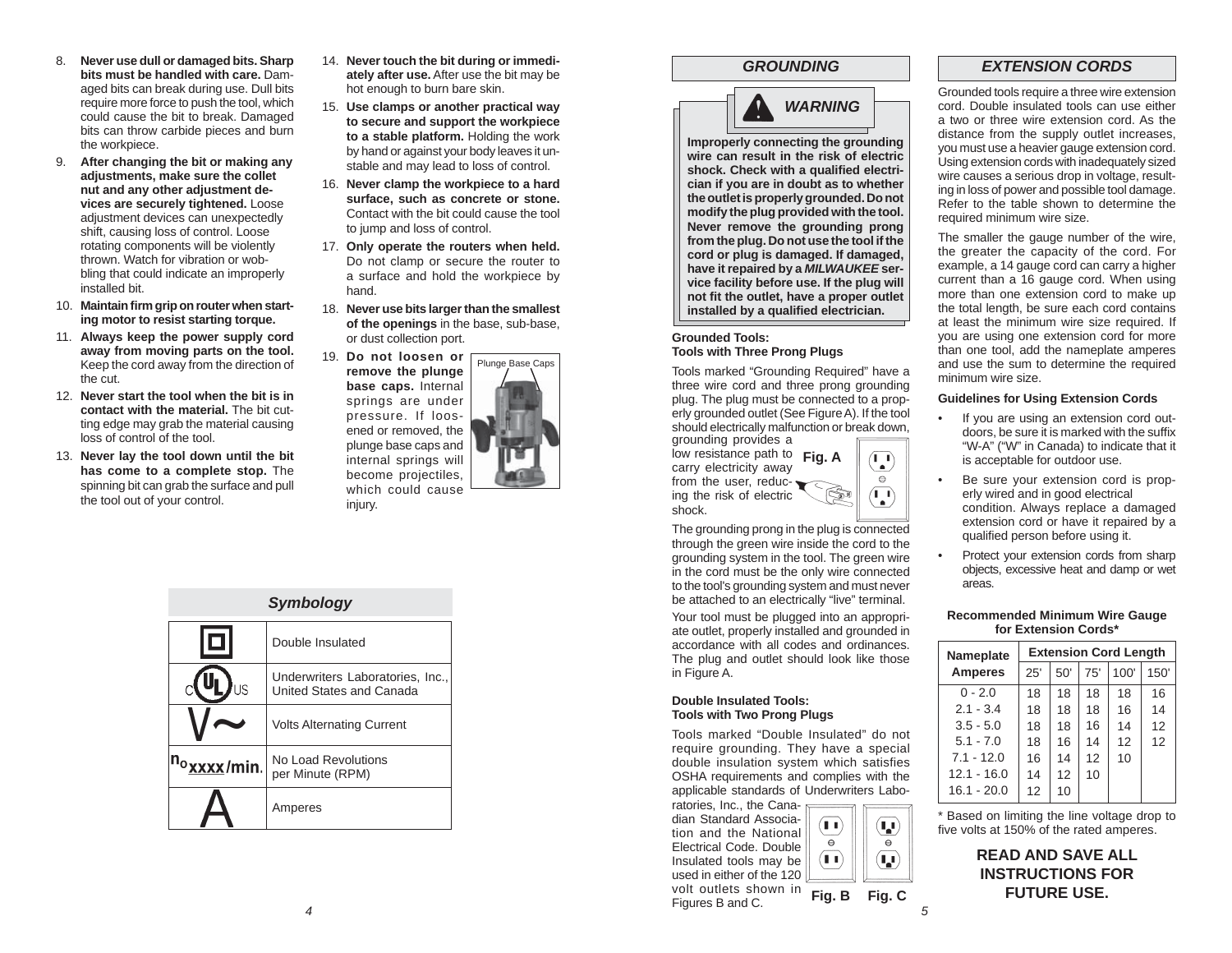# 2  $\left(3\right)$ 1

- 1. Depth adjustment screw
- 2. Motor release button
- 3. Locking lever
- 4. Scale
- 5. Depth adjustment knob
- 6. Variable speed dial (For Cat. No. 5616-20 only)
- 7. On/Off switch
- 8. Motor
- 9. Cord
- 10. Body grip
- 11. Strap
- 12. Ball handle
- 13. Collet assembly
- 14. Sub-Base
- 15. Base
- 16. Lock button
- 17. Trigger
- 18. D-handle

# *Specifi cations*

| Cat. No.                        | <b>Volts</b> | Amps | No Load<br><b>RPM</b> | Max<br>HP |
|---------------------------------|--------------|------|-----------------------|-----------|
| 5615-20 * Bodygrip <sup>®</sup> | 120 AC       | 11   | 24.000                | $1 - 3/4$ |
| 5616-20 * Bodygrip <sup>®</sup> | 120 AC       | 13   | 10,000 - 24,000       | $2 - 1/4$ |
| 5619-20 D-Handle                | 120 AC       | 11   | 24.000                | $1 - 3/4$ |
| 5625-20 Production              | 120 AC       | 15   | 10.000 - 22.000       | $3 - 1/2$ |

 **\* Also compatible with plunge base 48-10-5600, available separately and in kits.**



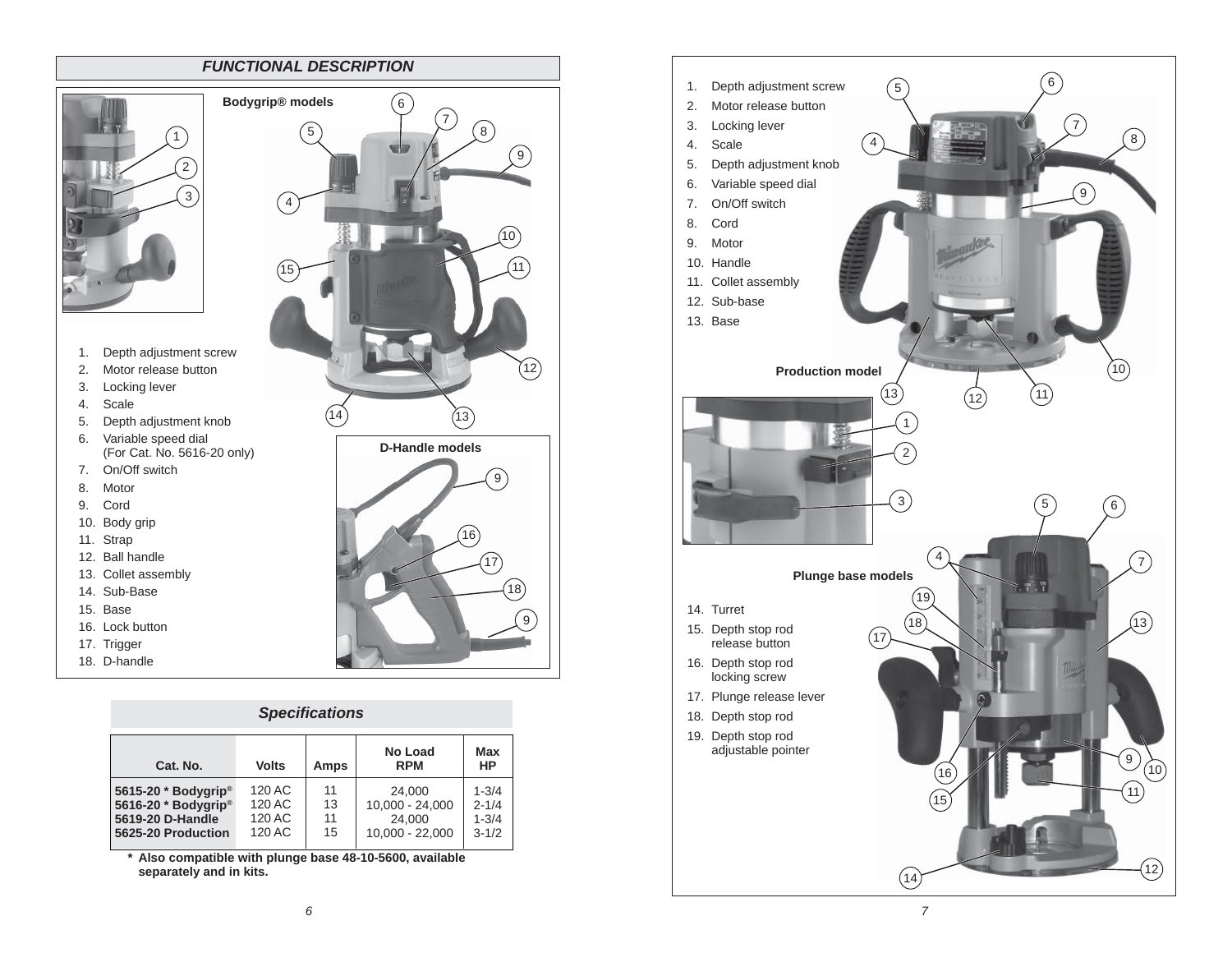# *TOOL ASSEMBLY*

#### **Collets**

The collet must be attached to the collet nut before it is put into the collet shaft. Be sure that the size of the collet matches the size of the bit shank being used. If the wrong size bit shank is used, the collet may break. For attaching or detaching the collet nut to the collet, follow the illustrated instructions on this page.

#### **Attaching Collet to Collet Nut**

To assemble, place the narrow end of the collet on an even surface. Take the nut and place it over the collet (Fig. 1).



Position nut squarely over collet with the smaller opening of the nut facing up (Fig. 2).



Snap nut and collet together by firmly applying downward pressure into assembly with palm of hand (Fig. 3).



To remove collet from nut, hold nut firmly with one hand and press the collet to one side with the other hand (Fig. 4).





**To reduce the risk of injury, always unplug the tool before attaching or removing accessories or making adjustments.** 

**Pressing the motor release button will cause the motor housing to drop down, which may cause personal injury or damage to the tool or workpiece. Make sure your hand is**  firmly on the motor when pressing **the button.**

#### **Installing/Removing the Motor**



- 1. Unplug the tool. Make sure the locking lever is fully open.
- 2. Align the depth adjustment screw on the motor with the hole on the base.
- 3. Press and hold the motor release button and lower the motor into the base to the desired depth.

**NOTE:** The plunge base does not have a motor release button. Release the locking lever and pull out the motor.

- 4. Release the motor release button and push in the locking lever to the fully closed position.
- 5. To remove the motor, fully open the locking lever, grasp the motor, press and hold the motor release button, and pull out the motor.



**To reduce the risk of injury, DO NOT use the router if the locking lever does not hold the motor securely in the base. If the locking lever becomes loose, contact a** *MILWAUKEE* **service facility for repairs.**

#### **Installing/Removing Edge Guide**

To install an edge guide, loosen the two rod screws. Insert the edge guide rods into the rod holes and tighten the rod screws.

For Cat. Nos. 5615-20, 5616-20 and 5619-20, see Fig. 6:



For Cat. No. 5625-20, see Fig. 7:



#### **Installing/Removing Sub-bases**

Fixed sub-bases (black):

To remove the sub-base, remove the sub-base screws. To install the sub-base, secure it with the sub-base screws.

Adjustable sub-bases (clear):

To ensure the sub-base is centered, use the centering cone and pin whenever tightening, adjusting, or changing the adjustable sub-base.

- 1. Unplug the tool.
- 2. Install the sub-base and screws, but do not tighten them.
- 3. Lower the motor until the collet is about 1" above the base.
- 4. With the router upside down, insert the pin into the cone, then into the collet (see Fig. 8 for correct orientation). Tighten the collet.



- 5. Push the cone down firmly. The subbase will center.
- 6. While pressing down on the cone, tighten the sub-base screws.
- 7. Remove the centering pin from the collet. Save the pin and cone for future use.
- 8. To remove the sub-base, remove the sub-base screws.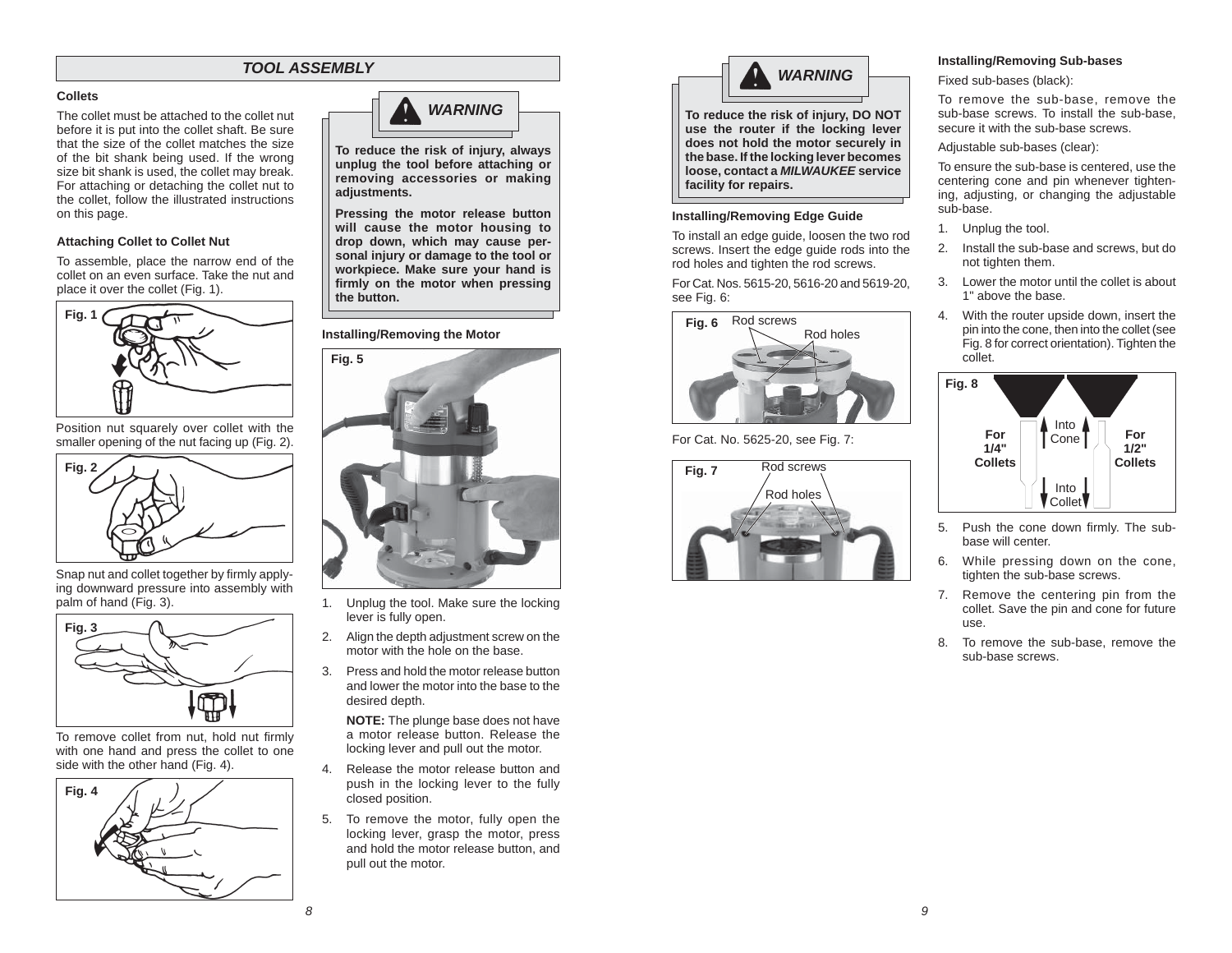

**To reduce the risk of injury, do not use the dust collection port when plunge cutting if the bit is larger than the port opening (1-3/8"). If a rotating router bit contacts the dust collection port, the port will break and fl ying debris may cause injury.** 

**Installing the Dust Collection Port (not available on Cat. No. 5625-20)**

- 1. If an edge guide has been installed, it must be removed temporarily to install the dust collection port.
- 2. Loosen the rod screws.
- 3. Place the router upright and set the circle into the base (as shown in Fig. 9).
- 4. Slide the rods through the base rod holes and into the port rod holes.

 NOTE: Use either the rods supplied with the dust collection port or rods from a *MILWAUKEE* edge guide.

- 5. Tighten the rod screws.
- 6. Twist a vacuum hose into the end of the port.



#### **Templet Guides**

A 1-3/16" center hole sub-base is needed to use a template guide.

To install a templet guide, insert the guide into the center hole of a 1-3/16" router base and secure according to the templet guide instructions.



**To reduce the risk of injury, wear safety goggles or glasses with side shields.**

**Always unplug the tool before attaching or removing accessories or making adjustments**.

Use only specifically recommended **accessories. Others may be hazardous.**

**Never use bits larger than the smallest of the openings in the base, sub-base, or dust collection port.**

#### **Installing the Bit**

It is not necessary to remove the motor from the base to install a collet assembly or a bit. If removal of the base is desired, see previous section. Always remove wood chips, dust or other foreign materials from the collet shaft and collet assembly before assembling.

Insert the collet assembly into the collet shaft. Insert the bit shank into the collet as follows:

- 1. Unplug the tool.
- 2. Insert the bit shank into the collet as far as it will go.
- 3. Back the bit shank out slightly to avoid bottoming out.
- 4. Be sure there is a minimum of 1/16" between the bottom of the collet assembly and the radius to the cutting portion of the bit (Fig. 10).



5. Be sure that the collet is not clamped to a fluted section on the bit shank. The collet should be clamped to a solid part on the bit shank to ensure a tight grip.

To tighten the bit in the collet assembly, use two wrenches (Fig. 11).



**NOTE:** Never tighten a collet assembly without inserting a bit shank of the proper size. This may damage the collet.

#### **Removing the Bit**

- 1. Unplug the tool.
- 2. Loosen the collet nut from the collet shaft using two wrenches.
- 3. Once loose, unscrew the collet nut by hand until it feels tight again.
- 4. Use the wrenches again until the bit shank can be pulled out.

# *WARNING***To reduce the risk of injury, wear safety goggles or glasses with side**

**shields.** 

**Unplug the tool before changing accessories or making adjustments.** 

**Never make adjustments while the router is running.**

**DO NOT use the router if the locking lever does not hold the motor securely in the base.**

**NEVER use the Plunge Base Router models in a router table.** 

#### **Adjusting the Depth of Cut Bodygrip®, D-Handle and Production bases:**

The tool depth can be adjusted by using the depth adjustment knob or a 3/8" socket wrench with an extension, or the Above-thetable Depth Wrench (Cat. No. 49-96-0370).

When using the depth adjustment knob, fully open the locking lever and rotate knob to the desired depth of cut. One revolution of the depth adjustment knob is equal to 0.2". For fine adjustments less than 5/32", use the independent scale on the depth adjustment knob.

# For deeper cuts:

*OPERATION*

- 1. Align the "0" on the scale with the arrow on the tool.
- 2. Rotate depth adjustment knob clockwise to desired depth measurement.

For shallower cuts:

- 1. Align the desired depth measurement with the arrow on the tool.
- 2. Rotate depth adjustment knob counterclockwise to "0."

Push in locking lever to fully closed position when finished adjusting.

When using a socket wrench, place the router upside down on a flat surface and fully open the locking lever. Insert a 3/8" socket wrench into the hole on the base and turn to desired depth (Fig. 12). Push in locking lever to fully closed position.

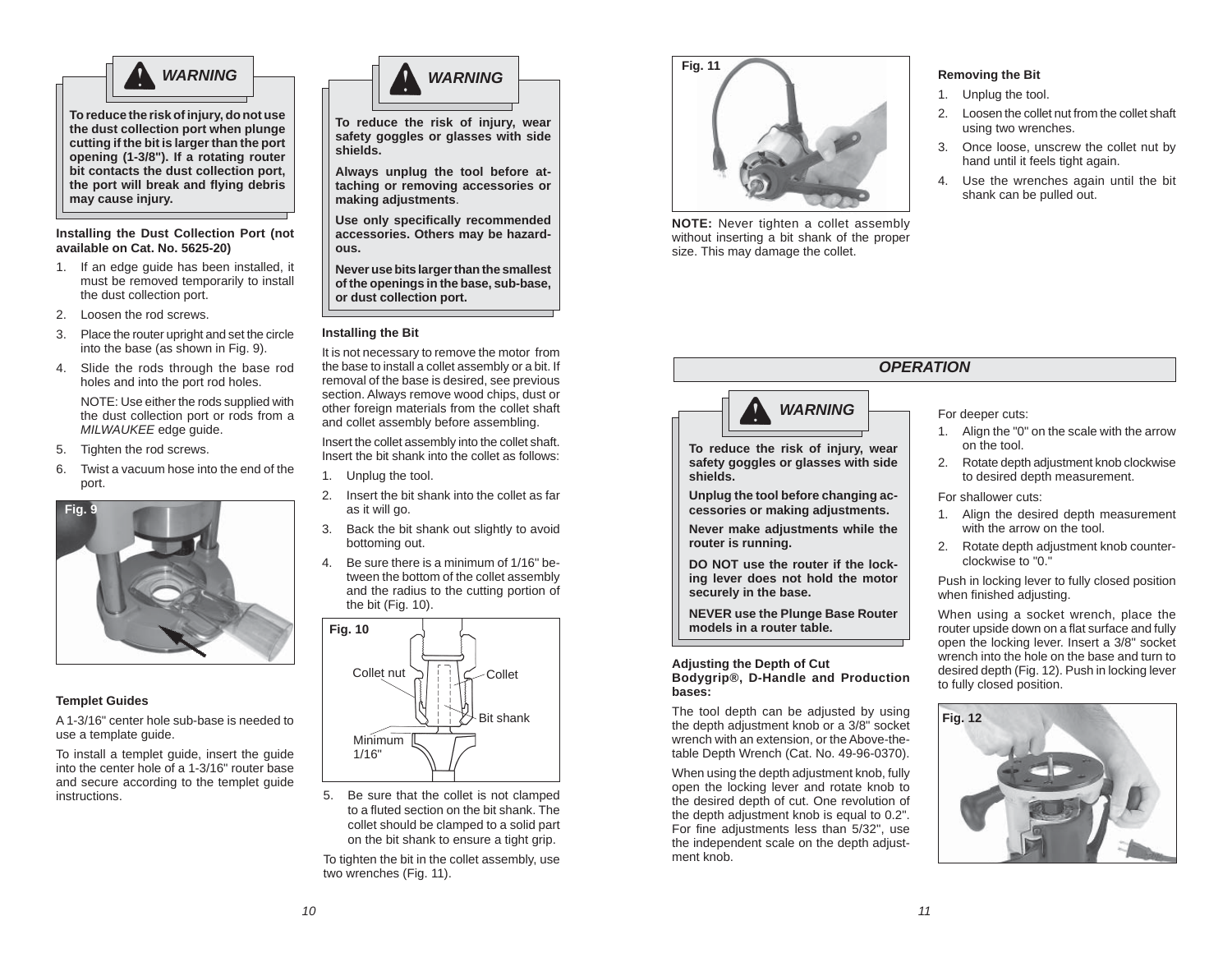#### **Plunge base:**

- 1. Unplug the tool.
- 2. Install the bit.
- 3. Press the plunge release lever and push down on the handles until the bit touches the workpiece.
- 4. Loosen the depth stop rod locking screw.
- 5. Turn the turret so the full depth position is directly below the rod
- 6. Press the depth stop rod release button to lower the rod. It should rest on the full depth position of the turret.
- 7. Place the adjustable pointer on "0".
- 8. Press in the depth stop rod release button Move the rod up to the desired depth of cut.
- 9. Use the depth adjustment knob to finely tune the depth of cut.
- 10. Tighten the depth stop rod locking screw.
- 11. To obtain the cut making multiple passes, rotate the turret to a higher step. Each step is 1/8"

**NOTE:** A fine finish can be made using the turret and multiple passes.



**Holding the Tool**

These tools should be held using both hands at all times for maximum control.

# **For Bodygrip® bases, see Fig. 14:**



You can hold this tool using the body grip and ball handle or both ball handles. The body grip features an adjustable strap, which can be attached in two different positions for maximum control and comfort.

One handle on these bases may be adjusted to three different positions for maximum control and comfort.

## **For D-Handle base, see Fig. 15:**



Grip the D-handle with one hand and place the other on the ball handle.

One handle on these bases may be adjusted to three different positions for maximum control and comfort.



**To reduce the risk of injury, NEVER use the Plunge Base Router in a router table.** 

**For Plunge and Production bases, see Fig. 16:**





**To reduce the risk of injury, wear safety goggles or glasses with side shields.**

**To reduce the risk of injury, keep hands, body and cord away from the bit and all moving parts.**

**Before plugging the tool into a power outlet, make sure the on/off switch is in the "O" position.**

#### **Starting and Stopping Router Motor**

For Cat. No. 5615-20, 5616-20 and 5625-20:

- 1. To start the motor, place the router so the bit is away from you and not in contact with the workpiece. Grasp the tool firmly and push the On/Off switch to the "I" position.
- 2. To stop the motor, place the router so the bit is away from you and push the On/Off switch to the "O" position. Hold the tool until the bit stops turning.

For Cat. No. 5619-20:

- 1. Push the On/Off switch to the "I" position.
- 2. To start the motor, place the router so the bit is away from you and not in contact with the workpiece. Grasp the tool firmly and pull the trigger.
- 3. To stop the motor, release the trigger.

#### **Locking the D-handle Base Trigger**

The lock button holds the trigger in the ON position for continuous use (Fig. 17).



- 1. To **lock** the trigger, hold in the lock button while pulling the trigger. Release the trigger.
- 2. To **unlock** the trigger, pull the trigger and release. The lock button will pop out.

**NOTE:** D-handle base does not fit with Cat. No. 5625-20.

#### **Electronic Overload Protection(For Cat. No. 5616-20 and 5625-20 only)**

These tools are equipped with an electronic overload protection feature.

If the motor shuts off during use, remove the bit from the workpiece and push the On/Off switch to the "O" position for three (3) seconds. This will reset the electronics in the tool. The tool can then be restarted.

#### **Using the Variable Speed Dial (For Cat. No. 5616-20 and 5625-20 only)**

The variable speed dial allows the user to adjust the rotating speed (RPM) of the tool.

Variable speed dial settings range from numbers (7) seven through (1) one. Higher numbers correspond to higher speeds and lower number correspond to lower speeds.

To change the speed, set the variable speed control dial to the desired number (Fig 18).

#### **Soft Start (For Cat. No. 5616-20 and 5625-20 only)**



The Soft-Start feature reduces the amount of torque reaction to the tool and the user. This feature gradually increases the motor speed up from zero to the speed set by the variable speed dial.

#### **Feedback Control (For Cat. No. 5616-20 and 5625-20 only)**

The electronic speed control system allows the tool to maintain constant speed between no-load and load conditions.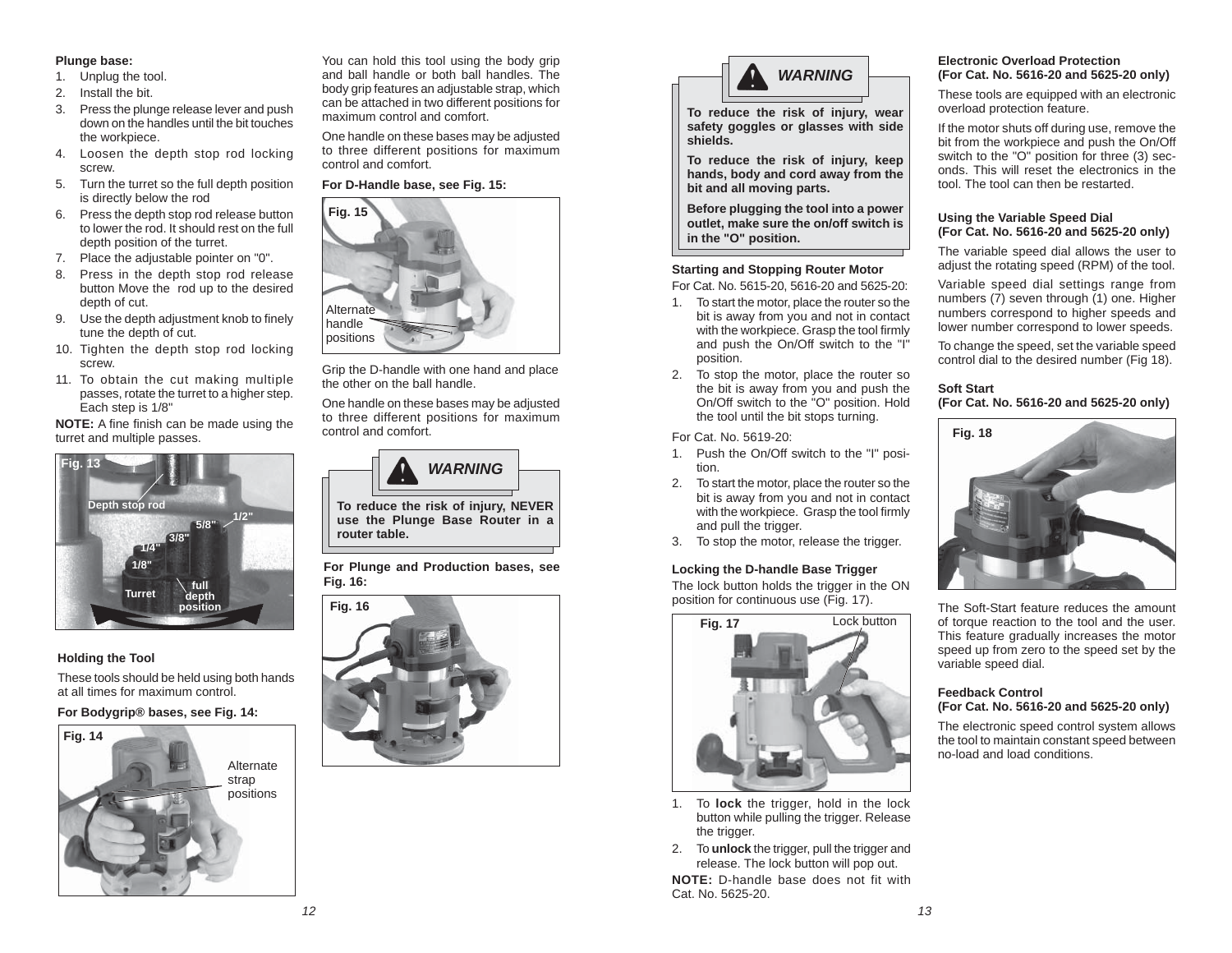

**To reduce the risk of injury, always wear eye protection.**

**To reduce the risk of explosion, electric shock and property damage, always check the work area for hidden pipes and wires before routing.**

#### **Making the Cut**

Before cutting, check that all adjustments are tight and the locking lever is fully closed and secure.

The speed and depth of cut will depend largely on the type of material being worked. Keep the cutting pressure constant but do not use excessive force on the router so the motor speed slows excessively. It may be necessary on exceptionally hard woods or problem materials to make more than one pass to get the desired depth of cut.

Before beginning the cut on the actual workpiece, make a sample cut on a scrap piece of lumber. This will show you exactly how the cut will look as well as enable you to check dimensions. Always be sure the workpiece is secure before routing. When routing edges, the router should be held firmly down and against the work using handles.

Since the cutter rotates clockwise, more efficient cutting will be obtained if the router is moved from left to right as you stand facing the work. The arrows on the base of the tool indicate the direction of bit rotation. When working on the outside of an edge, move router in a counterclockwise direction (Fig. 19).



When working on an inside edge, move the router in a clockwise direction (Fig. 20).



Moving the router in the opposite direction is known as "climb cutting."



**To reduce the risk of injury, avoid "climb cutting." Climb cutting increases the potential for loss of control of the tool and damage to the workpiece. If climb cutting can not be avoided, use extreme caution.**



**To reduce the risk of injury, do not use a plunge base router if the motor does not rise automatically when the plunge release lever is pressed.** 

#### **Plunge Cutting**

- 1. Set the depth of cut.
- 2. Securely clamp the workpiece.
- 3. Press the plunge release lever and raise the bit so it does not contact the workpiece.
- 4. Hold the handles securely and turn on the motor. Wait for the motor to reach full speed (or the speed indicated by the variable speed dial).
- 5. Press the plunge release lever and slowly lower the bit into the workpiece until the depth stop rod contacts the turret. Release the plunge release lever.
- 6. Begin moving the router, keeping the sub-base flat on the workpiece. Keep the cord and dust collection hose out of the path of the router.
- 7. When finished, press the plunge release lever and raise the bit out of the workpiece. Turn the motor off and wait for the bit to stop turning.



**To reduce the risk of injury, always unplug your tool before performing any maintenance. Never disassemble the tool or try to do any rewiring on the tool's electrical system. Contact a** *MILWAUKEE* **service facility for ALL repairs.**

#### **Maintaining Tools**

Keep your tool in good repair by adopting a regular maintenance program. Before use, examine the general condition of your tool. Inspect guards, switches, tool cord set and extension cord for damage. Check for loose screws, misalignment, binding of moving parts, improper mounting, broken parts and any other condition that may affect its safe operation. If abnormal noise or vibration occurs, turn the tool off immediately and have the problem corrected before further use. Do not use a damaged tool. Tag damaged tools "DO NOT USE" until repaired (see "Repairs").

Under normal conditions, relubrication is not necessary until the motor brushes need to be replaced. After six months to one year, depending on use, return your tool to the nearest *MILWAUKEE* service facility for the following:

- **Lubrication**
- Brush inspection and replacement
- Mechanical inspection and cleaning (gears, spindles, bearings, housing, etc.)
- Electrical inspection (switch, cord, armature, etc.)
- Testing to assure proper mechanical and electrical operation





**To reduce the risk of injury, electric shock and damage to the tool, never immerse your tool in liquid or allow a liquid to fl ow inside the tool.**

#### **Cleaning**

Clean dust and debris from vents. Keep the tool handles clean, dry and free of oil or grease. Use only mild soap and a damp cloth to clean your tool since certain cleaning agents and solvents are harmful to plastics and other insulated parts. Some of these include: gasoline, turpentine, lacquer thinner, paint thinner, chlorinated cleaning solvents, ammonia and household detergents containing ammonia. Never use flammable or combustible solvents around tools.

#### **Repairs**

If your tool is damaged, return the entire tool to the nearest service center.

*ACCESSORIES*



For a complete listing of accessories refer to your *MILWAUKEE* Electric Tool catalog or go on-line to www.milwaukeetool.com. To obtain a catalog, contact your local distributor or a service center listed on the back cover of this operator's manual.

#### **Above-the-table Depth Wrench** Cat. No. 49-96-0370

3/8" Hex drive wrench for use with abovethe-table depth adjustment system.

**Collet Wrench (1-1/8")** Cat. No. 49-96-0365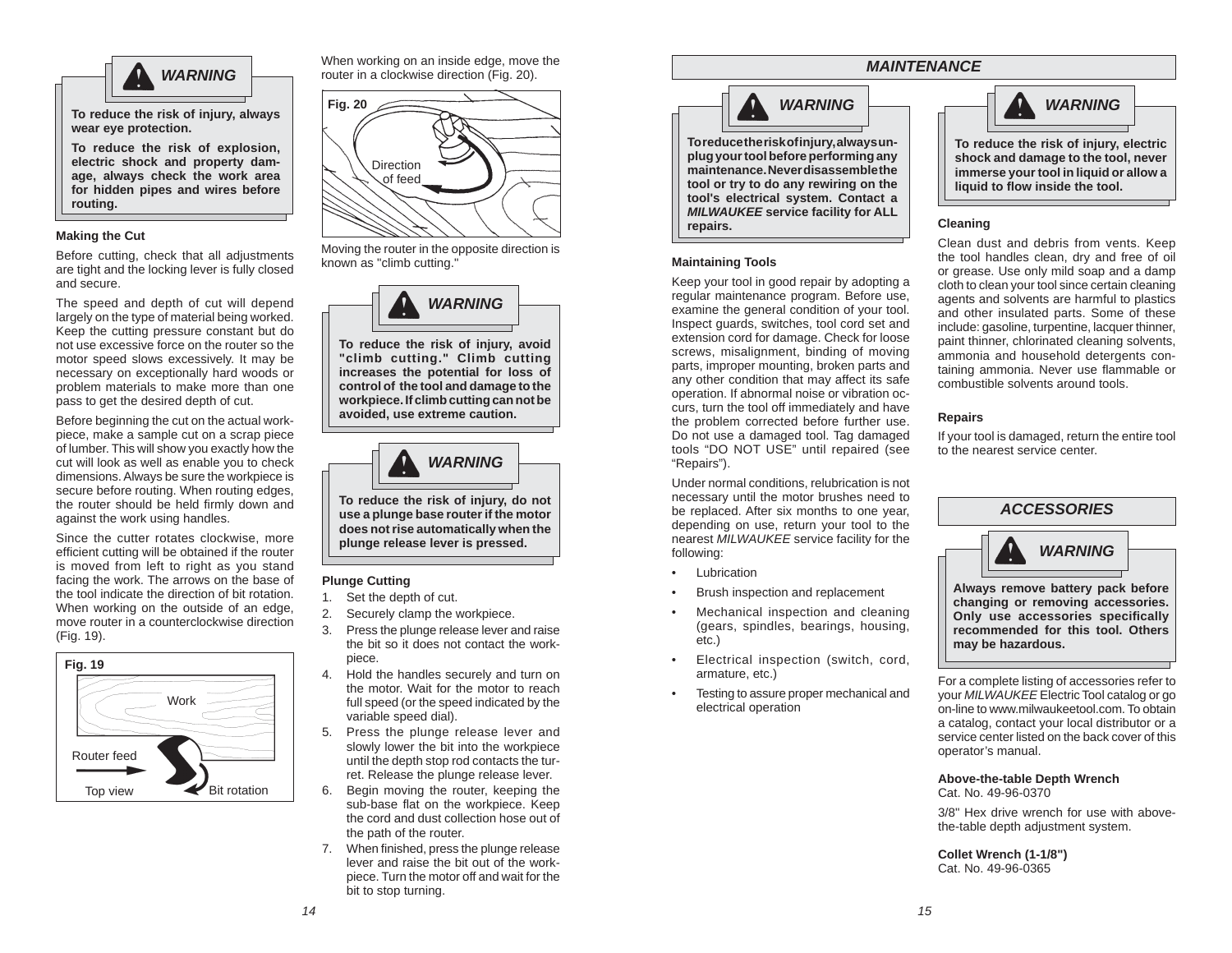# *FIVE YEAR TOOL LIMITED WARRANTY*

Every *MILWAUKEE* electric power tool (including battery charger) is warranted to the original purchaser only to be free from defects in material and workmanship. Subject to certain exceptions, *MILWAUKEE* will repair or replace any part on a electric power tool which, after examination, is determined by *MILWAUKEE* to be defective in material or workmanship for a period of five (5) years\* after the date of purchase. Return the electric power tool and a copy of proof of purchase to a *MILWAUKEE* factory Service/Sales Support Branch location or *MILWAUKEE*  Authorized Service Station, freight prepaid and insured, are requested for this warranty to be effective. This warranty does not apply to damage that *MILWAUKEE* determines to be from repairs made or attempted by anyone other than *MILWAUKEE* authorized personnel, misuse, alterations, abuse, normal wear and tear, lack of maintenance, or accidents.

\* The warranty period for Hoists (lever, hand chain, & electric chain hoists), all Ni-CD battery packs, Work Lights (cordless flashlights), Job Site Radios, and Trade Titan™ Industrial Work Carts is one (1) year from the date of purchase. \*The warranty period for Li-Ion battery packs that do not contain V™-technology – 4.0 volts through 18.0 volts - is two (2) years from the date of purchase.

\*There is a separate warranty for V™-technology Li-Ion Battery Packs V™18 volts and above that accompany V™-technology cordless power tools:

\*Every MILWAUKEE V™-technology Li-Ion Battery Pack 18 volts or above is covered by an initial 1000 Charges/2 Years free replacement warranty. This means that for the earlier of the first 1000 charges or two (2) years from the date of purchase/first charge, a replacement battery will be provided to the customer for any defective battery free of charge. Thereafter, customers will also receive an additional warranty on a pro rata basis up to the earlier of the first 2000 charges or five (5) Years from the date of purchase/first charge. This means that every customer gets an additional 1000 charges or three (3) years of pro rata warranty on the V™-technology Li-Ion Battery Pack 18 volts or above depending upon the amount of use. During this additional warranty period, the customer pays for only the useable service received over and above the first 1000 Charges/2 years, based on the date of first charge and number of charges found on the battery pack via Milwaukee's V™-technology Service Reader.

Warranty Registration is not necessary to obtain the applicable warranty on a *MILWAUKEE* product. However, proof of purchase in the form of a sales receipt or other information deemed sufficient by *MILWAUKEE*, is requested.

ACCEPTANCE OF THE EXCLUSIVE REPAIR AND REPLACEMENT REMEDIES DE-SCRIBED HEREIN IS A CONDITION OF THE CONTRACT FOR THE PURCHASE OF EVERY *MILWAUKEE* PRODUCT. IF YOU DO NOT AGREE TO THIS CONDITION, YOU SHOULD NOT PURCHASE THE PRODUCT. IN NO EVENT SHALL *MILWAUKEE* BE LI-ABLE FOR ANY INCIDENTAL, SPECIAL, CONSEQUENTIAL OR PUNITIVE DAMAGES, OR FOR ANY COSTS, ATTORNEY FEES, EXPENSES, LOSSES OR DELAYS ALLEGED TO BE AS A CONSEQUENCE OF ANY DAMAGE TO, FAILURE OF, OR DEFECT IN ANY PRODUCT INCLUDING, BUT NOT LIMITED TO, ANY CLAIMS FOR LOSS OF PROFITS. THIS WARRANTY IS EXCLUSIVE AND IN LIEU OF ALL OTHER WARRANTIES OR CON-DITIONS, WRITTEN OR ORAL, EXPRESSED OR IMPLIED. WITHOUT LIMITING THE GENERALITY OF THE FOREGOING, *MILWAUKEE* DISCLAIMS ANY IMPLIED WARRANTY OF MERCHANTABILITY OR FITNESS FOR A PARTICULAR USE OR PURPOSE, AND ALL OTHER WARRANTIES.

This warranty applies to product sold in the U.S.A., Canada and Mexico only.

# *RÈGLES GÉNÉRALES DE SÉCURITÉ POUR LES OUTILS ÉLECTRIQUE*



#### *LIRE SOIGNEUSEMENT TOUTES LES INSTRUCTIONS*

**Le non respect des instructions ci-après peut entraîner des chocs électriques, des incendies et/ou des blessures graves. Le terme «outil électrique» fi gurant dans les avertissements ci-dessous renvoie à l'outil électrique à alimentation par le réseau (à cordon) ou par batterie (sans fi l).**

# *CONSERVER CES INSTRUCTIONS*

# *SÉCURITÉ DU LIEU DE TRAVAIL*

- 1. **Maintenir la zone de travail propre et bien éclairée.** Les zones encombrées ou mal éclairées sont favorables aux accidents.
- 2. **Ne pas utiliser d'outil électrique dans une atmosphère explosive, telle qu'en en présence de liquides, de gaz ou de poussières infl ammables.** Les outils électriques génèrent des étincelles qui peuvent enflammer les poussières ou les fumées.
- 3. **Tenir les enfants et les personnes non autorisées à l'écart pendant le fonctionnement d'un outil électrique.** Un manque d'attention de l'opérateur risque de lui faire perdre le contrôle de l'outil.

# *SÉCURITÉ ÉLECTRIQUE*

- 4. **La fi che de l'outil électrique doit correspondre à la prise d'alimentation. Ne jamais modifier la fiche d'une manière quelconque. Ne pas utiliser d'adaptateur avec les outils électriques mis à la terre (à la masse).**  Des fiches non modifiées et des prises d'alimentation assorties réduisent le risque de choc électrique.
- 5. **Éviter tout contact corporel avec des surfaces reliées à la masse ou à la terre telles que tuyaux, radiateurs, cuisinières et réfrigérateurs.** Un risque de choc électrique plus élevé existe si le corps est relié à la masse ou à la terre.
- 6. **Ne pas exposer les outils électriques à la pluie ou à l'humidité.** Le risque de choc électrique augmente si de l'eau s'infiltre dans un outil électrique.
- 7. **Prendre soin du cordon. Ne jamais utiliser le cordon pour transporter, tirer ou débrancher l'outil électrique. Tenir le cordon à l'écart de la chaleur, des huiles, des arêtes coupantes ou des pièces en mouvement.** Un cordon endommagé ou emmêlé présente un risque accru de choc électrique.
- 8. **Se procurer un cordon d'alimentation approprié en cas d'utilisation d'un outil électrique à l'extérieur.**  L'utilisation d'un cordon d'alimentation pour usage extérieur réduit le risque de choc électrique.

# *SÉCURITÉ INDIVIDUELLE*

- 9. **Être sur ses gardes, être attentif et faire preuve de bon sens en utilisant un outil électrique. Ne pas utiliser un outil électrique en cas de fatigue ou sous l'influence de drogues, d'alcool ou de médicaments.** Un instant d'inattention lors de l'utilisation d'un outil électrique peut entraîner des blessures graves.
- 10. **Utiliser un équipement de sécurité. Toujours porter des lunettes de protection.** Un équipement de sécurité comprenant masque anti-poussière, chaussures de sécurité anti-dérapantes, casque ou dispositif de protection antibruit peut, dans les circonstances appropriées, réduire le risque de blessure.
- 11. **Éviter tout démarrage accidentel de l'outil. S'assurer que le commutateur est en position OFF (Arrêt) avant de brancher l'outil.** Le port de l'outil avec un doigt sur le commutateur ou son branchement avec le commutateur en position ON (Marche) sont favorables aux accidents.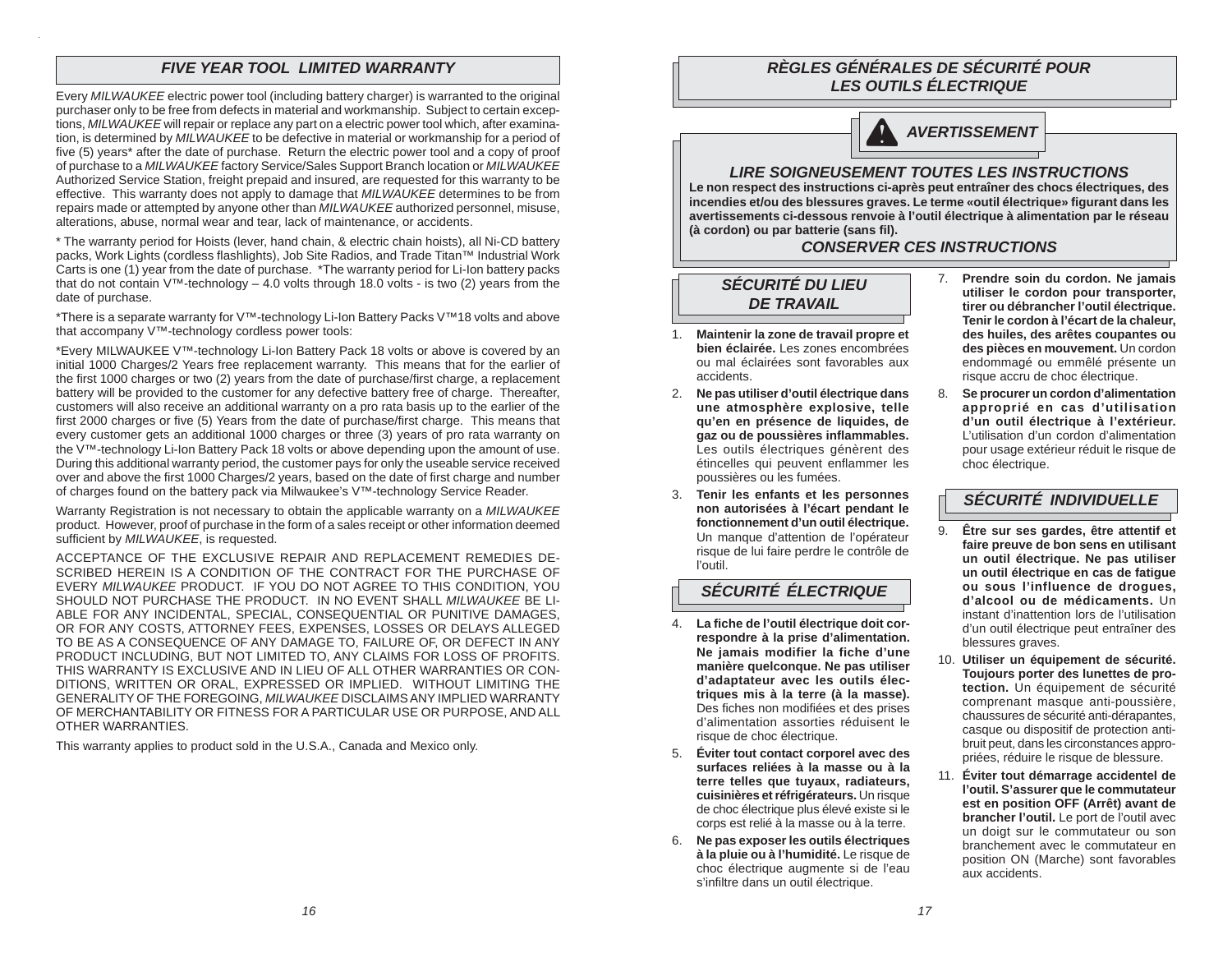- 12. **Retirer toute clé de réglage avant de mettre l'outil sous tension.** Une clé laissée attachée sur une pièce mobile de l'outil électrique peut entraîner des blessures.
- 13. **Ne pas travailler à bout de bras. Bien garder un bon équilibre à tout instant.** Ceci permet de mieux préserver la maîtrise de l'outil électrique dans des situations imprévues.
- 14. **Porter des vêtements adéquats. Ne pas porter de vêtements amples ni de bijoux. Ne pas approcher les cheveux, vêtements et gants des pièces en mouvement.** Les vêtements amples, les bijoux ou les cheveux longs risquent d'être happés par les pièces en mouvement.
- 15. **Si des dispositifs sont prévus pour l'extraction et la récupération des poussières, vérifi er qu'ils sont connectés et utilisés correctement.** L'utilisation de ces dispositifs peut réduire les risques liés aux poussières.

# *UTILISATION ET ENTRETIEN DE L'OUTIL ÉLECTRIQUE*

- 16. **Ne pas forcer l'outil électrique. Utiliser l'outil électrique approprié à l'application considérée.** L'outil électrique adapté au projet considéré produira de meilleurs résultats, dans des conditions de sécurité meilleures, à la vitesse pour laquelle il a été conçu.
- 17. **Ne pas utiliser l'outil électrique si le commutateur ne le met pas sous ou hors tension.** Tout outil électrique dont le commutateur de marche-arrêt est inopérant est dangereux et doit être réparé.
- 18. **Débrancher la fiche de la prise d'alimentation et/ou la batterie de l'outil électrique avant d'effectuer des réglages, de changer d'accessoires ou de ranger l'outil.** De telles mesures de sécurité préventive réduisent le risque de mettre l'outil en marche accidentellement.
- 19. **Ranger les outils électriques inutilisés hors de la portée des enfants et ne pas laisser des personnes qui connaissent mal les outils électriques ou ces instructions utiliser ces outils.** Les outils électriques sont dangereux dans les mains d'utilisateurs non formés à leur usage.
- 20. **Entretien des outils électriques. S'assurer de l'absence de tout désalignement ou de grippage des pièces mobiles, de toute rupture de pièce ou de toute autre condition qui pourrait affecter le bon fonctionnement de l'outil électrique. En cas de dommages, faire réparer l'outil avant de l'utiliser de nouveau.** Les outils électriques mal entretenus sont à la source de nombreux accidents.
- 21. **Garder les outils de coupe affûtés et propres.** Les outils de coupe correctement entretenus et bien affûtés risquent moins de se gripper et sont plus faciles à manier.
- 22. **Utiliser cet outil électrique, les accessoires, les mèches, etc. conformément à ces instructions et de la façon prévue pour ce type particulier d'outil électrique, tout en prenant en compte les conditions de travail et le type de projet considérés.** L'utilisation de cet outil électrique pour un usage autre que l'usage prévu peut créer des situations dangereuses.

## *ENTRETIEN*

23. **Faire effectuer l'entretien de l'outil électrique par un technicien qualifié qui n'utilisera que des pièces de rechange identiques.** La sécurité d'utilisation de l'outil en sera préservée.

# *RÈGLES DE SÉCURITÉ PARTICULIÈRE*

- 1. **Utiliser des pinces ou d'autres moyens appropriés pour fi xer et soutenir la pièce de travail sur une plate-forme stable.** Tenir la pièce à la main ou contre soi la rend instable et risque d'entraîner une perte de contrôle.
- 2. **Entretenez les étiquettes et marqies di fabricant.** Les indications qu'elles contiennent sont précieuses. Si elles deviennent illisibles ou se détachent, faites-les remplacer gratuitement à un centre de service *MILWAUKEE* accrédité.
- 3. **Portez toujours des lunettes à coques latérales et un masque antipoussière.** Utilisez l'outil dans un endroit bien aéré. L'emploi d'équipement de sécurité et le choix d'un environnement sain réduisent les risques de blessures.
- 4. **AVERTISSEMENT!** La poussière degage par perçage, sclage, perçage et autres travaux de construction contient des substances chimiques reconnues comme pouvant causer le cancer, des malformations congénitales ou d'autres troubles de reproduction. Voici quelques exemples de telles substances :
- Le plomb contenu dans la peinture au plomb.
- Le silice cristallin contenu dans la brique, le béton et divers produits de maçonnerie.
- L'arsenic et le chrome servant au traitement chimique du bois.

 Les risque associés à l'exposition à ces substances varient, dépendant de la fréquence des travaux. Afin de minimiser l'exposition à ces substances chimiques, assurez-vous de travailler dans un endroit bien aéré et d'utiliser de l'equipement de sécurité tel un masque antipoussière spécifiquement conçu pour la filtration de particules microscopiques.

- 5. **Certains bois contiennent des préservatifs qui peuvent être toxiques.** Prenez les mesures nécessaires pour éviter l'inhalation et le contact avec la peau lorsque vous travaillez avec de tels matériaux. Exigez de connaître l'information de sécurité disponible auprès de votre fournisseur de matériaux et conformez-vous aux instructions.
- 6. **Assurez-vous que le matériau est exempt de clous, vis, et autres objets. Veillez à ce que le rebord du matériau dépasse amplement la surface d'appui sous le matériau.** Le contact de l'outil avec la surface d'appui peut causer un perte de maîtrise et endommager l'outi.
- 7. **Lorsque vous travaillez avec la toupie, ne tenez pas le matériau d'une main et l'outil de l'autre. Ne placez jamais les mains près ou en dessous de la surface à couper.** La fixation du matériau et la maîtrise de l'outil à deux mains sont plus sécuritaires.
- 8. **N'utilisez jamais une mèche émoussée ou endommagée. Les mèches bien affûtées doivent être manipulées avec soin. Les mèches endommagées peuvent se briser durant le perçage.** Les mèches émoussées requièrent plus de pression sur la mèche et pourraient entraîner un bris. Les mèches endommagées peuvent projeter des particules de carbure et brûler la surface du matériau.
- 9. **Après un changement de mèche ou un réglage, assurez-vous que l'écrou de douille de serrage et tous les autres dispositifs de serrage sont serrés à fond.** Un réglage lâche peut entraîner un glissement inattendu et une perte de maîtrise. Les composants rotatifs lâches seront violemment éjectés. Surveillez les vibrations ou la nutation qui pourraient indiquer que la mèche <sup>n</sup>'est pas correctement installée.
- 10. **Pour résister au couple de démarrage, assurez une solide prise de la toupie lorsque vous mettez le moteur en marche.**
- 11. **Gardez toujours le cordon électrique à l'écart des pièces de l'outil en mouvement.** Gardez le cordon à l'écart de la ligne de coupe.
- 12. **Ne mettez pas le moteur en marche lorsque la mèche est en contact avec le matériau,** le tranchant de la mèche peut agripper le matériau et entraîner une perte de maîtrise de l'outil.
- 13. **Ne posez pas l'outil avant que la mèche ne soit complètement immobile.** Un mèche en mouvement peut agripper le matériau et entraîner une perte de maîtrise.
- 14. **Ne touchez pas à la mèche durant ou immédiatement après l'usage.** Après l'usage, la mèche peut être assez chaude pour causer une brûlure sur la peau nue.
- 15. **Utiliser des pinces ou d'autres moyens appropriés pour fi xer et soutenir la pièce de travail sur une plate-forme stable.** Tenir la pièce à la main ou contre soi la rend instable et risque d'entraîner une perte de contrôle.
- 16. **Ne fi xez jamais la pièce à travailler sur une surface dure, telle que du béton ou de la pierre.** Un contact avec la mèche risque de provoquer le rebond et la perte de contrôle de l'outil.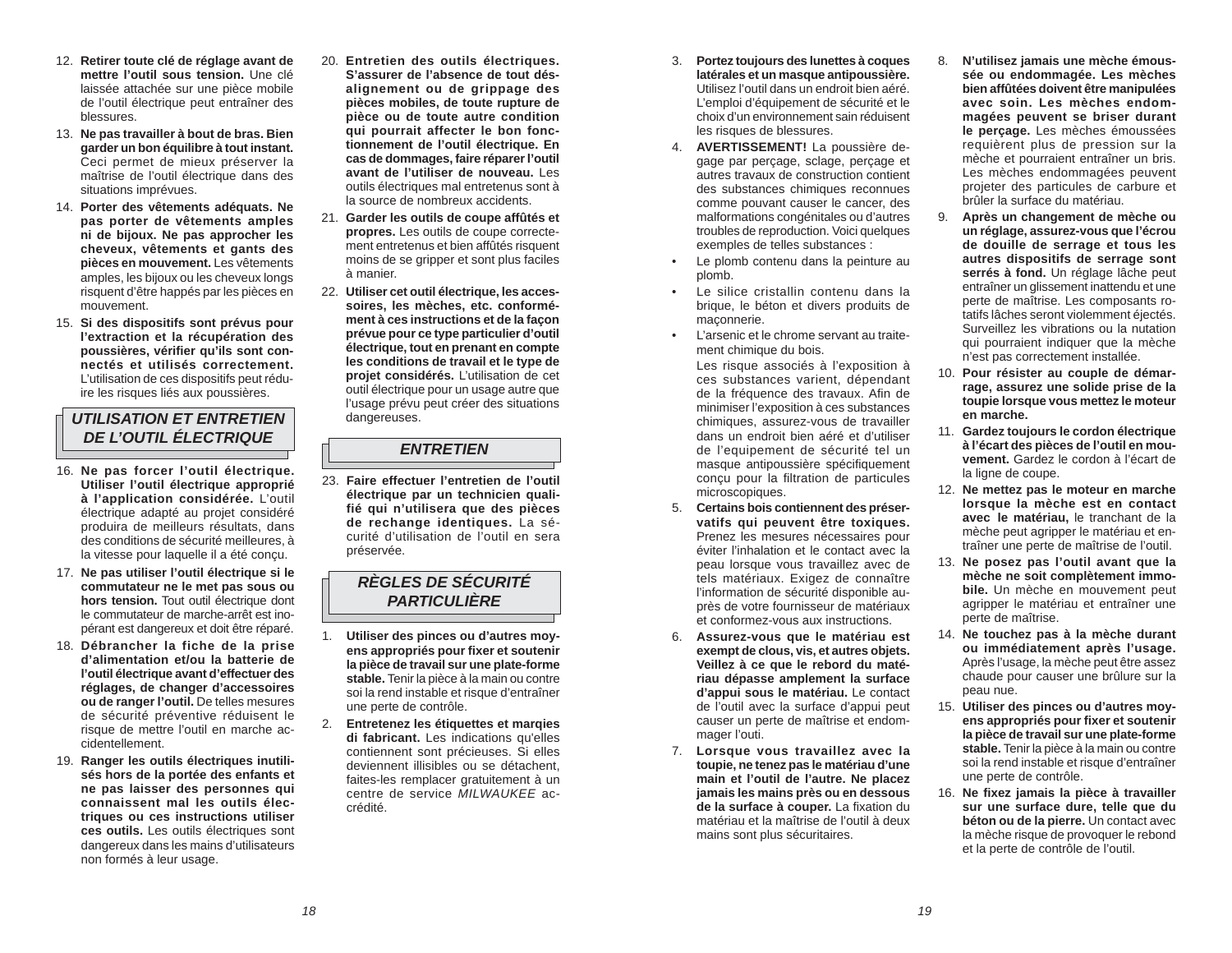- 17. **Utilisez uniquement la toupie en la**  saisissant des mains. Ne fixez pas la toupie sur une surface en tenant la pièce à travailler avec les mains.
- 18. **N'utilisez jamais de mèches plus larges que la plus petite des ouvertures de la base, de la semelle ou de l'orifi ce d'aspiration.**



former en projectile et entraîner des blessures graves.

12

9

# *DESCRIPTION FONCTIONNELLE*



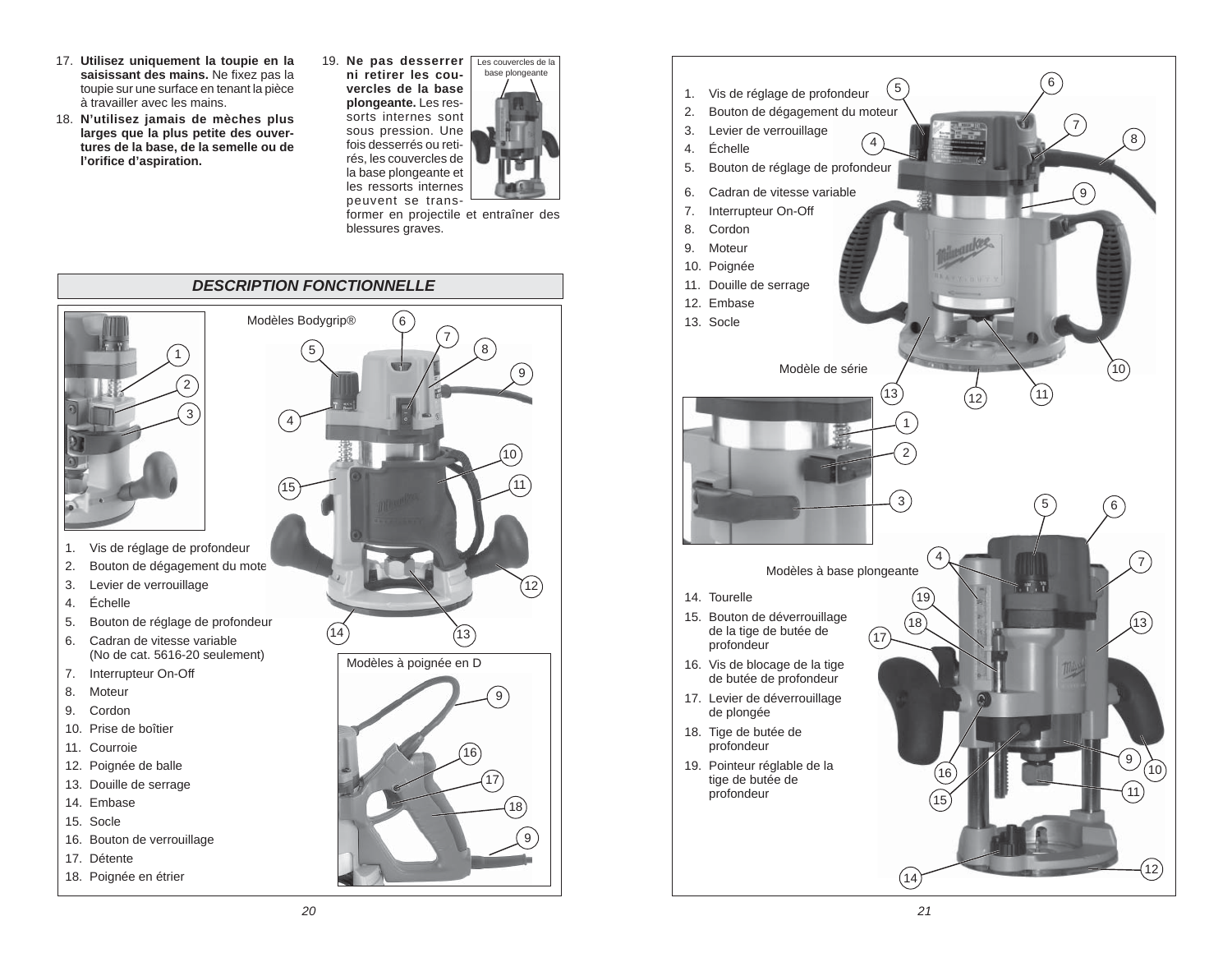# *MISE A LA TERRE*



*AVERTISSEMENT*

Si le fil de mise à la terre est in**correctement raccordé, il peut en résulter des risques de choc électrique. Si vous n'êtes pas certain que la prise dont vous vous servez est correctement mise à la terre,**  faites-la vérifier par un électricien. **N'altérez pas la fi che du cordon de l'outil. N'enlevez pas de la fi che, la dent qui sert à la mise à la terre. N'employez pas l'outil si le cordon ou la fi che sont en mauvais état. Si tel est le cas, faites-les réparer dans un centre-service** *MILWAUKEE***accrédité avant de vous en servir. Si la fi che du cordon ne s'adapte pas à la prise, faites remplacer la prise par un électricien.**

#### **Outils mis à la terre : Outils pourvus d'une fi che de cordon à trois dents**

Les outils marqués « Mise à la terre requise » sont pourvus d'un cordon à trois fils dont la fiche a trois dents. La fiche du cordon doit être branchée sur une prise correctement mise à la terre (voir Figure A). De cette façon, si une défectuosité dans le circuit électrique de l'outil survient, le relais à la terre fournira un conducteur à faible résistance pour décharger le courant et protéger l'utilisateur contre les risques de choc électrique.

> LТ  $\bullet$  $\ominus$

**Fig. A**

La dent de mise à la terre de la fiche est reliée au système de mise à la terre de l'outil via le fil vert du cordon. Le fil vert du cordon doit être le seul fil raccordé à un bout au système de mise à la terre de l'outil et son autre extrémité ne doit jamais être raccordée à une borne sous tension électrique.

Votre outil doit être branché sur une prise appropriée, correctement installée et mise à la terre conformément aux codes et ordonnances en vigueur. La fiche du cordon et la prise de courant doivent être semblables à celles de la Figure A.

#### **Outils à double isolation :Outils pourvus d'une fi che de cordon à deux dents**

Les outils marqués « Double Isolation » n'ont pas besoin d'être raccordés à la terre. Ils sont pourvus d'une double isolation conforme eux exigences de l'OSHA et satisfont aux normes de l'Underwriters Laboratories, Inc., de l'Association canadienne de normalisation (ACNOR) et du « National Electrical Code » (code national de l'électricité). Les outils à double isolation peuvent être branchés sur n'importe laquelle des prises à 120 volt illustrées ci-contre Figure B et C.



| <b>Pictographie</b> |                                                                                   |  |                     |  |  |  |  |
|---------------------|-----------------------------------------------------------------------------------|--|---------------------|--|--|--|--|
|                     | Double Isolation                                                                  |  | Couvant alternatif  |  |  |  |  |
|                     | Underwriters Laboratories, Inc., no XXXX/min. Tours-r<br>United States and Canada |  | Tours-minute á vide |  |  |  |  |
|                     | Ampères                                                                           |  |                     |  |  |  |  |

# *CORDONS DE RALLONGE*

Si l'emploi d'un cordon de rallonge est nécessaire, un cordon à trois fils doit être employé pour les outils mis à la terre. Pour les outils à double isolation, on peut employer indifféremment un cordon de rallonge à deux ou trois fils. Plus la longueur du cordron entre l'outil et la prise de courant est grande, plus le calibre du cordon doit être élevé. L'utilisation d'un cordon de rallonge incorrectement calibré entraîne une chute de voltage résultant en une perte de puissance qui risque de détériorer l'outil. Reportez-vous au tableau ci-contre pour déterminer le calibre minimum du cordon.

Moins le calibre du fil est élevé, plus sa conductivité est bonne. Par exemple, un cordon de calibre 14 a une meilleure conductivité qu'un cordon de calibre 16. Lorsque vous utilisez plus d'une rallonge pour couvrir la distance, assurez-vous que chaque cordon possède le calibre minimum requis. Si vous utilisez un seul cordon pour brancher plusieurs outils, additionnez le chiffre d'intensité (ampères) inscrit sur la fiche signalétique de chaque outil pour obtenir le calibre minimal requis pour le cordon.

#### **Directives pour l'emploi des cordons de rallonge**

- **•** Si vous utilisez une rallonge à l'extérieur, assurez-vous qu'elle est marquée des sigles « W-A » (« W » au Canada) indiquant qu'elle est adéquate pour usage extérieur.
- Assurez-vous que le cordon de rallonge est correctement câblé et en bonne condition. Remplacez tout cordon derallonge détérioré ou faites-le remettre en état par une personne compétente avant de vous en servir.
- Tenez votre cordon de rallonge à l'écart des objets ranchants, des sources de grande chaleur et des endroits humides ou mouillés.

#### **Calibres minimaux recommandés pour les cordons de rallonge\***

| Fiche<br>signalétique                                                      | Longueur du cordon de<br>rallonge (m)   |                            |                              |                      |          |    |
|----------------------------------------------------------------------------|-----------------------------------------|----------------------------|------------------------------|----------------------|----------|----|
| Ampères                                                                    |                                         |                            | 7,6 15,2 22,8 30,4 45,7 60,9 |                      |          |    |
| $0 - 5.0$<br>$5,1 - 8,0$<br>$8.1 - 12.0$<br>$12,1 - 15,0$<br>$15.1 - 20.0$ | 16<br>16<br>14<br>12 <sup>2</sup><br>10 | 16<br>16<br>14<br>12<br>10 | 16<br>14<br>12<br>10<br>10   | 14<br>12<br>10<br>10 | 12<br>10 | 12 |

\* Basé sur sur une chute de voltage limite de 5 volts à 150% de l'intensité moyenne de courant.

# **LISEZ ATTENTIVEMENT CES INSTRUCTIONS ET CONSERVEZ-LES POUR LES CONSULTER AU BESOIN.**

# *Specifi cations*

| No de cat.                        | <b>Volts</b> | <b>Amperes</b> | T/min.<br>á vide | <b>Puissance</b><br>maximale en ch |
|-----------------------------------|--------------|----------------|------------------|------------------------------------|
| 5615-20 $*$ Bodygrip <sup>®</sup> | 120 ca       | 11             | 24 000           | $1 - 3/4$                          |
| 5616-20 * Bodygrip®               | 120 ca       | 13             | 10 000 - 24 000  | $2 - 1/4$                          |
| 5619-20 Poignée en D              | 120ca        | 11             | 24 000           | $1 - 3/4$                          |
| 5625-20 Série                     | 120ca        | 15             | 10 000 - 22 000  | $3 - 1/2$                          |

 **\* Également compatible avec la base en plongée 48-10-5600, disponible séparément et dans des ensembles.**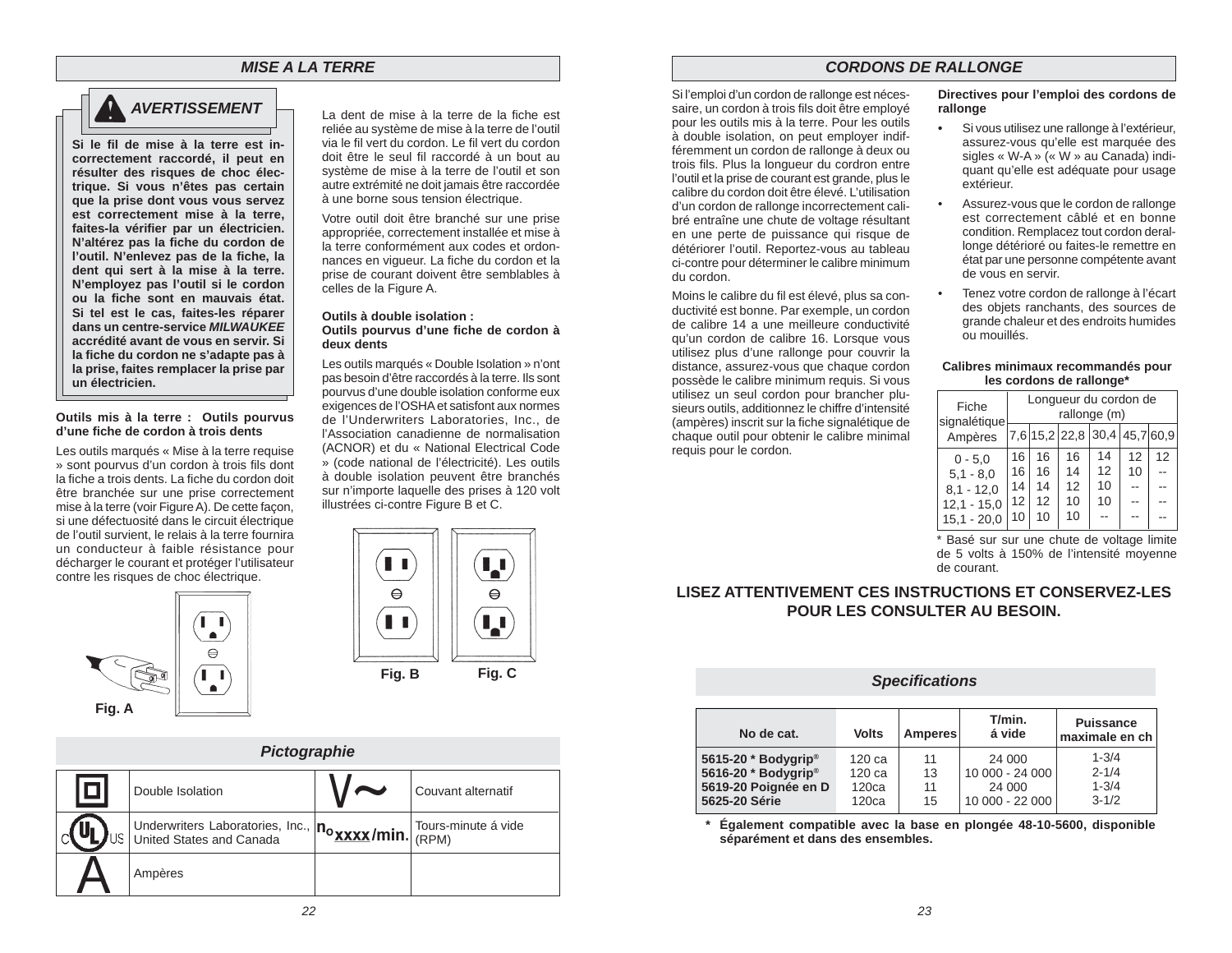# *MONTAGE DE L'OUTIL*

#### **Douilles de serrage**

La douille de serrage doit être fixée à l'écrou de douille avant d'être placée sur le pivot. Assurez-vous que le calibre de la douille correspond à celui de la tige de la mèche à utiliser. Si le calibre de la mèche ne correspond pas, la douille de serrage pourra se briser. Pour fixer ou enlever l'écrou de la douille de serrage, suivez les instructions illustrées dans cette page.

#### **Fixation de la douille de serrage à l'écrou de douille**

Pour assembler, placez le bout rétréci de la douille de serrage sur une surface plane. Placez ensuite l'écrou sur la douille (Fig. 1).



Positionnez l'écrou à plat sur la douille, face étroite sur le dessus (Fig. 2).



Enclenchez l'écrou et la douille en pesant sur l'écrou avec la paume de la main (Fig. 3).



Pour détacher la douille de l'écrou, tenez solidement l'écrou d'une main et, de l'autre main, pressez la douille sur le côté pour la détacher (Fig. 4).





**Pour minimiser les risques de blessures, débranchez toujours l'outil avant d'y attacher des accessoires, d'en enlever ou d'effectuer des réglages.** 

**Le boîtier du moteur s'abaissera lorsque vous actionnerez le bouton de dégagement du moteur. Cette situation pourra causer des blessures à l'utilisateur et des dommages à l'outil ou au matériau. S'assure que la main est fermement sur le moteur en appuyant le bouton.** 

#### **Installation et retrait du moteur**



- 1. Débranchez l'outil. Assurez-vous que le levier de verrouillage est grand ouvert.
- 2. Alignez la vis de réglage de profondeur, sur le moteur, avec le trou dans le socle.
- 3. Appuyez et retenez le bouton de dégagement du moteur et abaissez le moteur dans le socle à la profondeur désirée.
	- **NOTE** : La base plongeante n'a pas de bouton de dégagement du moteur. Relâchez le levier de verrouillage et retirez le moteur.
- 4. Relâchez le bouton de dégagement du moteur et poussez le levier de verrouillage à la position complètement fermée.
- 5. Pour retirer le moteur, ouvrez complètement le levier de verrouillage, saisissez le moteur, appuyez et tenez le bouton de déverrouillage, puis sortez le moteur.



**Pour minimiser les risques de blessures, N'utilisez PAS la mèche si le levier de verrouillage ne maintient pas fermement le moteur dans la base. Si le levier de verrouillage se desserre, consultez un centre de service** *MILWAUKEE* **accrédité pour toutes réparations.**

#### **Installation du guide-margeur**

Pour installer un guide-margeur, desserrez les deux vis de fixation du quide. Introduisez les bras du guide-margeur dans les trous prévus pour les bras et serrez les vis de fixation.

Pour No de cat. 5615-20, 5616-20 & 5619-20, voir Fig. 6 :



Pour No de cat. 5625-20, voir Fig. 7 :



#### **Installation et retrait de l'embase**

#### **Semelles fi xes (noires) :**

Pour enlever la sous-base, enlever les vis de sous-base. Pour installer la sous-base, l'obtenir avec les vis de sous-base.

#### **Semelles réglables (transparentes) :**

Pour s'assurer que la semelle est centrée, utilisez le cône central et la broche centrale chaque fois que vous serrez, réglez ou changez la semelle réglable.

- 1. Débranchez l'outil.
- 2. Installer la semelle et les vis mais ne les serrez pas.
- 3. Abaissez le moteur jusqu'à ce que le collet soit 1 pouce au-dessus de la base.
- 4. La toupie à l'envers, insérez la broche dans le cône, puis dans le collet (voir Fig. 8 pour une orientation correcte). Serrez le collet.



- 5. Poussez le cône fermement vers le bas. La semelle se centrera.
- 6. Tout en appuyant sur le cône, serrez les vis de la semelle.
- 7. Tirez la broche centrale hors du collet. Gardez la broche et le cône pour un usage ultérieur.
- 8. Pour retirer la semelle, retirer les vis de la semelle.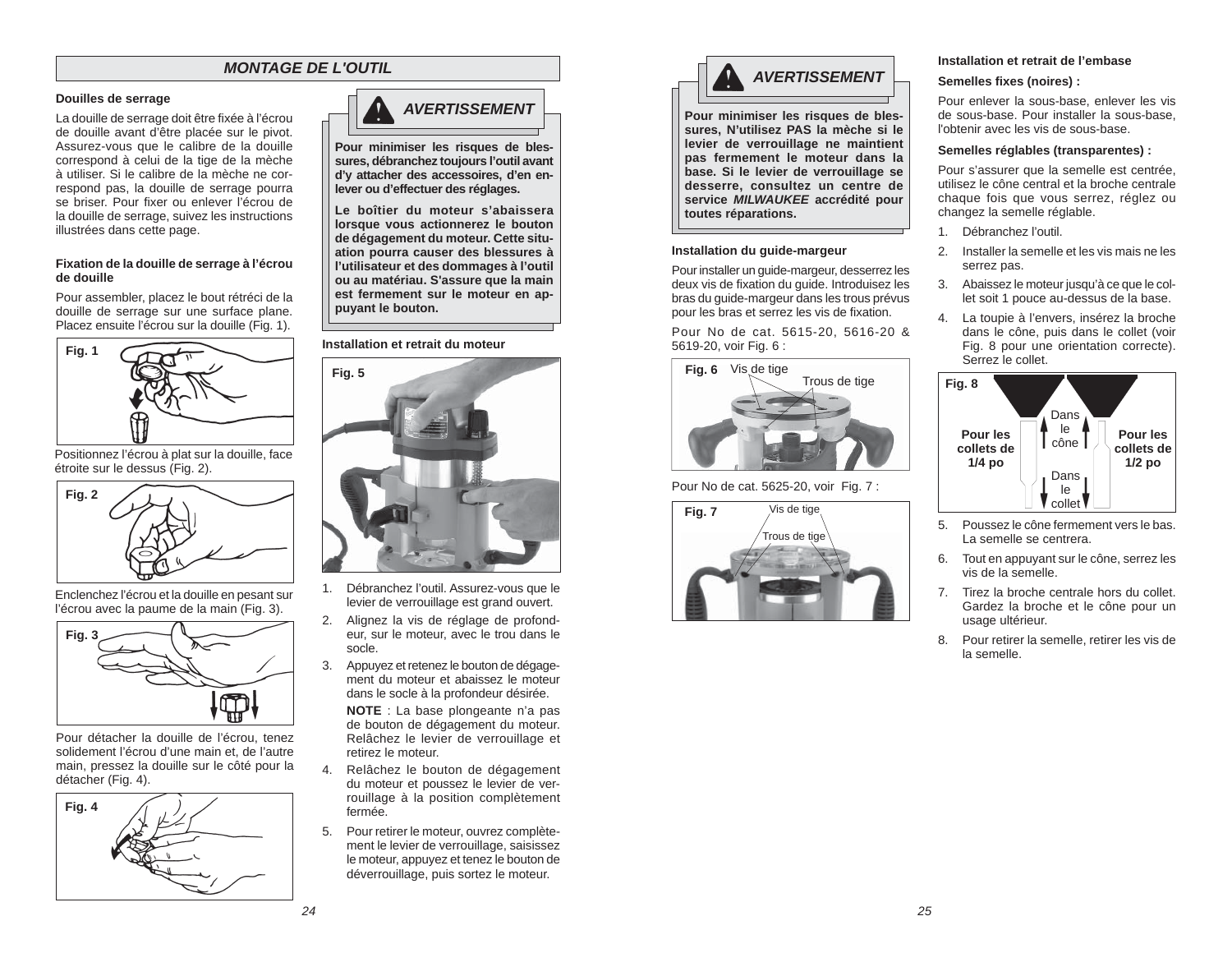

**Installation de l'orifi ce d'aspiration (non** 

**Pour minimiser les risques de blessures, n'utilisez pas l'orifice d'aspiration pour les coupes plongeantes si la mèche est plus large que l'ouverture de l'orifice (1-3/8 po). Lorsque le fer en rotation touche l'orifi ce d'aspiration, l'orifi ce se casse et la projection de débris peut** 

1. Si un guide-margeur a été installé, il doit être retiré temporairement afin d'installer

3. Placez la toupie à l'endroit et mettez le cercle dans la base (voir Fig. 9). 4. Faites glisser les tiges par les trous de tiges de la base et de l'orifice.

> NOTE : Utilisez soit les tiges fournies avec l'orifice d'aspiration soit les tiges d'un guide-margeur de *MILWAUKEE*.

6. Insérer un tuyau d'aspiration dans

**disponible sur le 5625-20)**

**entraîner des blessures.**

l'orifice d'aspiration. 2. Desserrez les vis à tige.

5. Serrez les vis des tiges.

l'orifice.

**Fig. 9**

#### *AVERTISSEMENT***Guides de gabarit**

Un 1-3/16" la sous base de trou de centre est eu besoin d'utiliser un guide de gabarit.

Pour installer un guide de templet, le guide d'insertion dans le trou de centre d'un 1-3/16" la base de router et obtient selon les instructions de guide de templet.



**Pour minimiser les risques de blessures, portez des lunettes de sécurité ou des lunettes à coques latérales.** 

**Débranchez toujours l'outil avant d'y installer des accessoires, d'en enlever ou d'effectuer des réglages.** 

**L'emploi d'accessoires autres que**  ceux qui sont spécifiquement re**commandés peut comporter des risques.** 

**N'utilisez jamais de mèches plus larges que la plus petite des ouvertures de la base, de la semelle ou de l'orifi ce d'aspiration.**

#### **Installation de la mèche**

Il n'est pas nécessaire de retirer le moteur de la base pour y installer une douille de serrage ou la mèche. Si le retrait du moteur est désiré, consultez les sections qui précèdent. Enlevez toujours les rognures de bois, la poussière et les autres corps étrangers du pivot de la douille et de la douille de serrage avant de faire une installation.

Introduisez la douille de serrage dans le pivot de douille. Introduisez la tige de la mèche dans la douille tel qu'indiqué ci-après :

- 1. Débranchez l'outil.
- 2. Introduisez la tige de la mèche dans la douille aussi loin que possible.
- 3. Retirez un peu la tige de la mèche pour Pour serrer la mèche dans la dou<br>
éviter qu'elle ne touche au fond. rage, utilisez deux clés (Fig. 11).
- 4. Assurez-vous qu'il y ait un minimum de 2 mm (1/16") entre le fond de la douille de serrage et le rayon à la partie tranchante de la mèche (Fig. 10).



5. Assurez-vous que le collet n'est pas fixé sur une section cannelée de la tige de mèche. Le collet doit être fixé sur une portion solide de la tige de mèche pour assurer une prise ferme.

**Pour minimiser les risques de blessures, portez des lunettes à coques** 

*AVERTISSEMENT*

**Débranchez l'outil avant de changer les accessoires ou de faire des ré-**

**Ne faites jamais de réglages pendant** 

**N'utilisez PAS la toupie si le levier de verrouillage ne maintient pas le moteur fermement dans la base.N'utilisez JAMAIS les modèles de toupie à base plongeante sur une** 

**que l'outil tourne encore.** 

**latérales.** 

**glages.** 

**table à toupie.** 

Pour serrer la mèche dans la douille de ser-



**N.B.** Ne serrez pas la douille de serrage sur une tige de mèche de mauvais calibre. Cela pourrait endommager la douille.

#### **Retrait de la mèche**

- 1. Débranchez l'outil.
- 2. Desserrez l'écrou de douille du pivot de la douille à l'aide de deux clés.
- 3. Une fois relâché, dévissez l'écrou de douille à la main jusqu'à ce qu'il soit serré à nouveau.
- 4. Utilisez de nouveau les clés jusqu'à ce que vous puissiez sortir la tige de mèche.

# *MANIEMENT*

#### **Réglage de la profondeur de coupe**

#### **Bodygrip® et poignée à D :**

La profondeur de coupe peut être ajustée soit au moyen du bouton de réglage de profondeur de l'outil soit par une clé à douille de 3/8 po avec une extension, ou une clé de profondeur sur table de travail (nº de cat. 49-96-0370).

Lorsque vous utilisez le bouton de réglage, ouvrez complètement le levier de verrouillage et tournez le bouton de réglage à la profondeur de coupe désirée. Un tour complet du bouton de réglage de profondeur égale 0,2". Pour un réglage de moins de 5/32", utilisez l'échelle séparée sur le bouton de réglage de profondeur.

#### *26*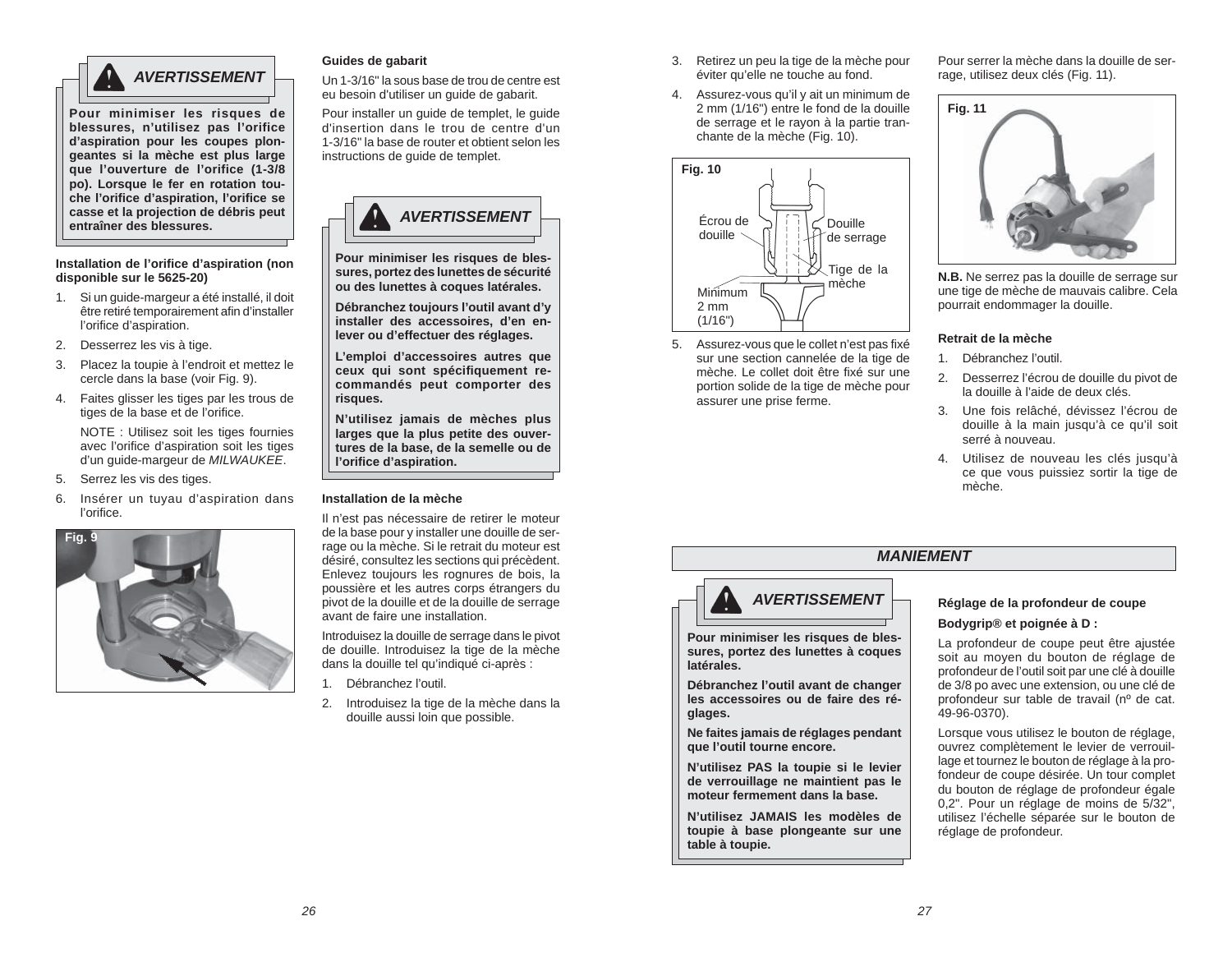Pour des coupes plus profondes :

- 1. Alignez le « 0 » de l'échelle sur la flèche sur l'outil.
- 2. Faites tourner le bouton de réglage de profondeur en sens horaire à la profondeur désirée.

Pour des coupes moins profondes :

- 1. Alignez la profondeur désirée sur la flèche sur l'outil.
- 2. Faites tourner le bouton de réglage de profondeur en sens inverse-horaire jusqu'à la marque « 0 ».

Après le réglage, poussez le levier de verrouillage à la position fermée.

Lorsque vous utilisez une clé à douille, placez la toupie à l'envers sur une surface plane et ouvrez complètement le levier de verrouillage. Introduisez la clé à douille dans le trou du socle et tournez-la à la profondeur désirée (Fig. 12). Poussez ensuite le levier de verrouillage à la position fermée.



#### **Base plongeante :**

- 1. Débranchez l'outil.
- 2. Installez la mèche.
- 3. Appuyez sur le levier de déverrouillage de plongée et poussez les poignées vers le bas jusqu'à ce que la mèche touche la pièce à travailler.
- 4. Deserrez la vis de blocage de la tige de butée de profondeur.
- 5. Tournez la tourelle afin que la position de profondeur de coupe maximale soit directement sous la tige.
- 6. Appuyez sur le bouton de déverrouillage de la tige de butée de profondeur pour abaisser la tige; celle-ci doit reposer à la position de profondeur de coupe maximale de la tourelle.
- 7. Placez le pointeur réglable sur « 0 ».
- 8. Appuyez sur le bouton de déverrouillage de la tige de butée de profondeur. Déplacez la tige à la profondeur de coupe souhaitée.
- 9. Utilisez le bouton de réglage de profondeur pour finir d'ajuster la profondeur de coupe.
- 10. Serrer la vis de blocage de la tige de butée de profondeur.
- 11. Pour obtenir la coupe en faisant plusieurs passes, faites tourner la tourelle à un cran plus élevé. Chaque cran est de 3,2 mm (1/8 po.).

NOTE : Un fini impeccable peut être accompli en utilisant la tourelle et en effectuant plusieurs passes.



#### **Maintien de l'outil**

Ces outils devraient être tenus l'utilisation des deux mains à tout instant pour le contrôle maximum.

#### **Pour des modèles Bodygrip, voir Fig. 14 :**



Vous pouvez tenir cet outil par sa prise de boîtier et sa poignée de balle ou les deux poignées des balles. La prise de boîtier comporte une courroie réglable qui peut être fixée à deux positions pour une maîtrise et un confort maximum.

Une poignée sur ces bases peut être réglée sur trois positions différentes pour une maîtrise et un confort maximum.

**Pour des modèles à poignée en D, voir Fig. 15 :**



Tenez la poignée en étrier d'une main et placez l'autre main sur l'autre poignée de balle.

Pour une maîtrise et un confort maximum, une poignée peut être réglée à trois différentes positions sur les socles.



**sures, N'utilisez JAMAIS les modèles de toupie à base plongeante sur une table à toupie.**

**Pour les modèles à base plongeante et les modèles de série, voir Fig. 16 :**





**Pour minimiser les risques de bles**sures, portez des lunettes à coques **latérales.**

**Pour minimiser les risques de blessures, gardez les mains, le corps et le cordon à l'écart de la mèche et des pièces en mouvement.** 

**Avant de brancher l'outil sur une source de courant, assurez-vous que l'interrupteur ON/OFF est à la positon « O ».**

#### **Démarrage et arrêt du moteur d'une toupie à prise sur le boîtier**

Pour No de cat. 5615-20, 5616-20 and 5625-20 :

- 1. Pour mettre le moteur en marche, placez la toupie pour que la mèche soit à l'opposé de votre corps et pas en contact avec un matériau. Tenez solidement l'outil et poussez l'interrupteur ON/OFF à la position « l ».
- 2. Pour arrêter le moteur, placez la toupie pour que la mèche soit à l'opposé de votre corps et poussez l'interrupteur ON/OFF à la position «O». Tenez l'outil jusqu'à ce que la mèche arrête de tourner.

Pour No de cat. 5619-20 :

- 1. Poussez l'interrupteur ON/OFF à la position « l ».
- 2. Pour mettre le moteur en marche, placez la toupie pour que la mèche soit à l'opposé de votre corps et pas en contact avec un matériau. Saisissez l'outil solidement et appuyez sur la détente.
- 3. Pour arrêter le moteur, relâchez la détente.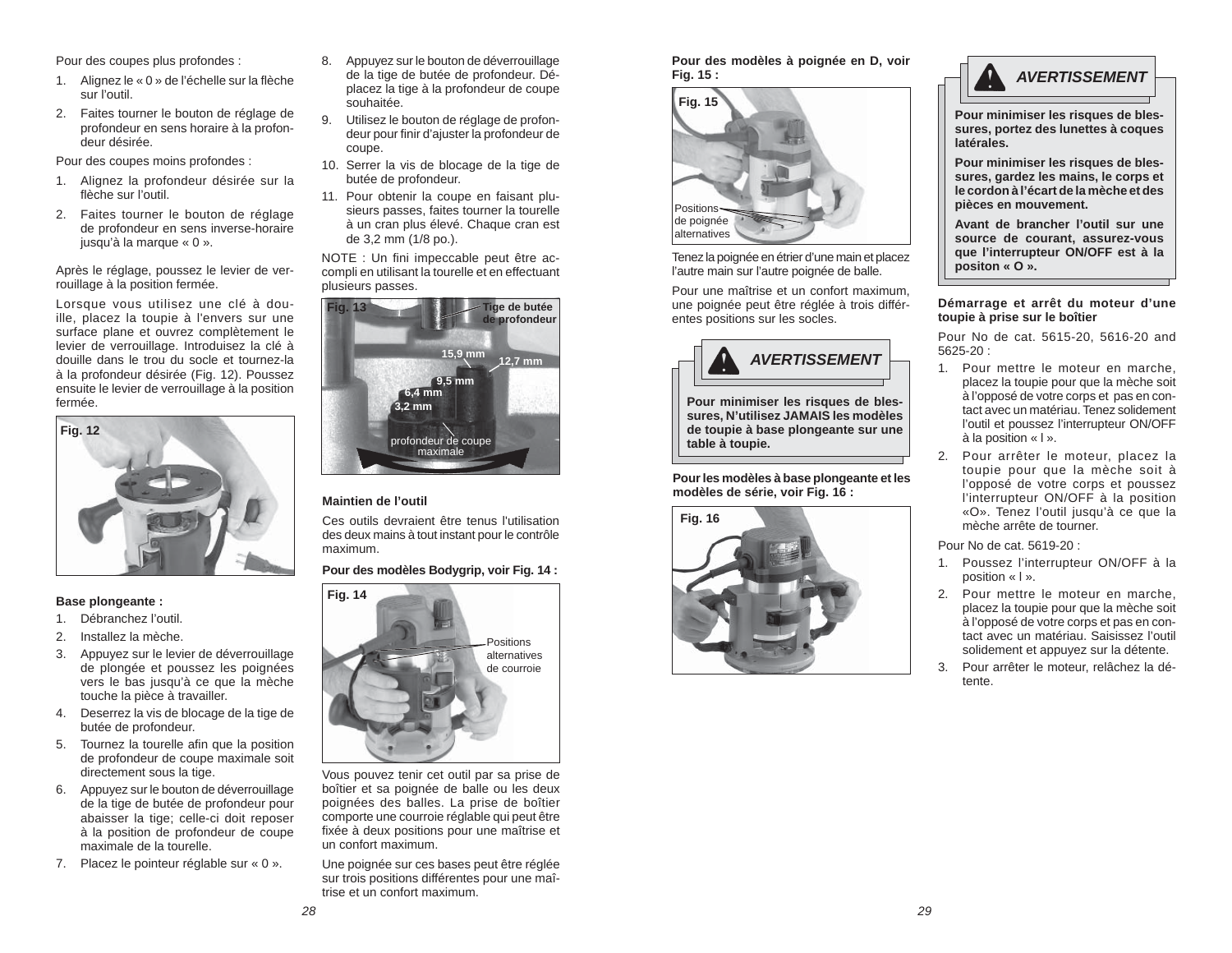**Verrouillage de la détente de la poignée en étrier (Pour No de cat. 5619-20 seulement)**

Le bouton de verrouillage maintient la détente à la position ON pour un usage continu (Fig. 17).



- 1. Pour **verrouiller** la détente, enfoncez le bouton de verrouillage et maintenez-le tandis que vous appuyez sur la détente. Ensuite, relâchez la détente.
- 2. Pour **déverrouiller** la détente, appuyez sur la détente et relâchez-la. Le bouton de verrouillage va se déclencher.

**N.B.** La base de D poignée n'ajuste pas avec no de cat. 5625-20.

#### **Protection contre la surcharge électronique (Pour No de cat. 5616-20 and 5625-20 seulement)**

Cet outil est équipé d'un dispositif de protection contre la surcharge électronique.

Si le moteur s'arrête en cours d'utilisation, enlevez la mèche de le travail et placez le commutateur de marche / arrêt à la position « O » pendant trois (3) secondes pour rétablir les réglages électroniques de l'outil. L'outil peut être remis en marche

#### **Utilisation du cadran de vitesse variable (Pour No de cat. 5616-20 and 5625-20 seulement)**

Le cadran de vitesse variable permet à l'utilisateur de régler la vitesse de rotation (tr/min) de l'outil.

Les réglages du cadran de vitesse variable se situent entre les chiffres sept (7) et un (1). Les chiffres plus élevés correspondent à des vitesses plus rapides et les chiffres moins élevés à des vitesses plus lentes.

Pour changer la vitesse, réglez le cadran de vitesse variable au chiffre voulu (Fig. 18).



#### **Démarrage progressif (Pour No de cat. 5616-20 and 5625-20 seulement)**

La fonction de démarrage progressif réduit la réaction de couple vers l'outil et vers l'utilisateur. Cette caractéristique augmente graduellement la vitesse du moteur de zéro jusqu'à la vitesse sélectionnée avec le cadran de vitesse variable.

#### **Commande à rétroaction (Pour No de cat. 5616-20 and 5625-20 seulement)**

Le système de régulation électronique de la vitesse permet à l'outil de maintenir une vitesse constante entre les conditions à vide et avec charge.



**Pour réduire les risques de blessures, portez toujours des lunettes de protection.** 

**Pour réduire les risques d'explosion, choc électrique et dommages à la propriété, vérifi ez toujours l'endroit du travail à la toupie pour y déceler les tuyaux et les câbles électriques.**

#### **Pour faire la coupe**

Avant de couper, vérifiez que tous les réglages sont bien serrés et assurez-vous que le levier de verrouillage est complètement fermé.

La vitesse et la profondeur de coupe dépendront surtout du genre de matériau à couper. Gardez la pression de coupe constante mais <sup>n</sup>'appliquez pas une pression excessive sur

la toupie au point de ralentir le moteur. Il peut être nécessaire, dans des bois très durs ou des matériaux à problème, de repasser plus d'une fois à des profondeurs différentes pour obtenir la profondeur de coupe désirée.

Avant de commencer une coupe sur un matériau, il est conseillé de faire un essai sur un morceau de bois de rebut. Ceci vous fera voir comment sera la coupe et vous permettra de vérifier si les dimensions sont exactes. Avant de commencer, assurez-vous que la pièce à travailler est rigidement assujettie. Pour toupiller un rebord, la toupie devrait être fermement maintenue contre le bois avec les deux mains sur les poignées de guidage.

Étant donné que la mèche tourne dans le sens horaire, vous obtiendrez un meilleur rendement en dirigeant la toupie de la gauche vers la droite lorsque vous vous tenez face à la pièce à travailler. Les flèches sur le socle de l'outil indiquent le sens de la rotation de la mèche. Lorsque vous toupillez à l'extérieur du rebord, déplacez la toupie dans le sens inverse-horaire (Fig. 19).



Lorsque vous faites une coupe à l'intérieur d'un rebord, déplacez la toupie en sens horaire (Fig. 20).



Le déplacement de la toupie dans la direction opposée s'appelle « climb cutting » ou coupe ascendante.



**Pour minimiser les risques de blessures, évitez de faire des coupes ascendantes. Les coupes ascendantes augmentent les risques de perte de maîtrise et de dommage au matériau. Si une coupe ascendante ne peut être évitée, soyez extrêmement prudent.** 



**Pour minimiser les risques de blessures, n'utilisez pas de toupie à base plongeante si le moteur ne se lève pas automatiquement lorsque le levier de déverrouillage de plongée est appuyé.**

#### **Coupe en plongée**

- 1. Réglez la profondeur de coupe.
- 2. Serrer fermement la pièce à travailler.
- 3. Appuyez sur le levier de déverrouillage de plongée et relevez la mèche pour éviter qu'elle ne touche la pièce à travailler.
- 4. Tenez les poignées fermement et mettez en marche le moteur. Attendez que le moteur atteigne sa pleine vitesse (ou la vitesse indiquée par le sélecteur de vitesse variable).
- 5. Appuyez sur le levier de déverrouillage de plongée et abaissez lentement la mèche dans la pièce à travailler jusqu'à ce que la tige de butée de profondeur touche la tourelle. Relâchez le levier de déverrouillage de plongée.
- 6. Commencez à bouger la toupie tout en gardant la semelle à plat sur la pièce à travailler. Garder la corde et le tuyau d'aspiration hors du passage de la toupie.
- 7. Une fois terminé, appuyez sur le levier<br>de déverrouillage de plongée et relevez la mèche hors de la pièce. Éteignez le moteur et attendez que la mèche s'arrête de tourner.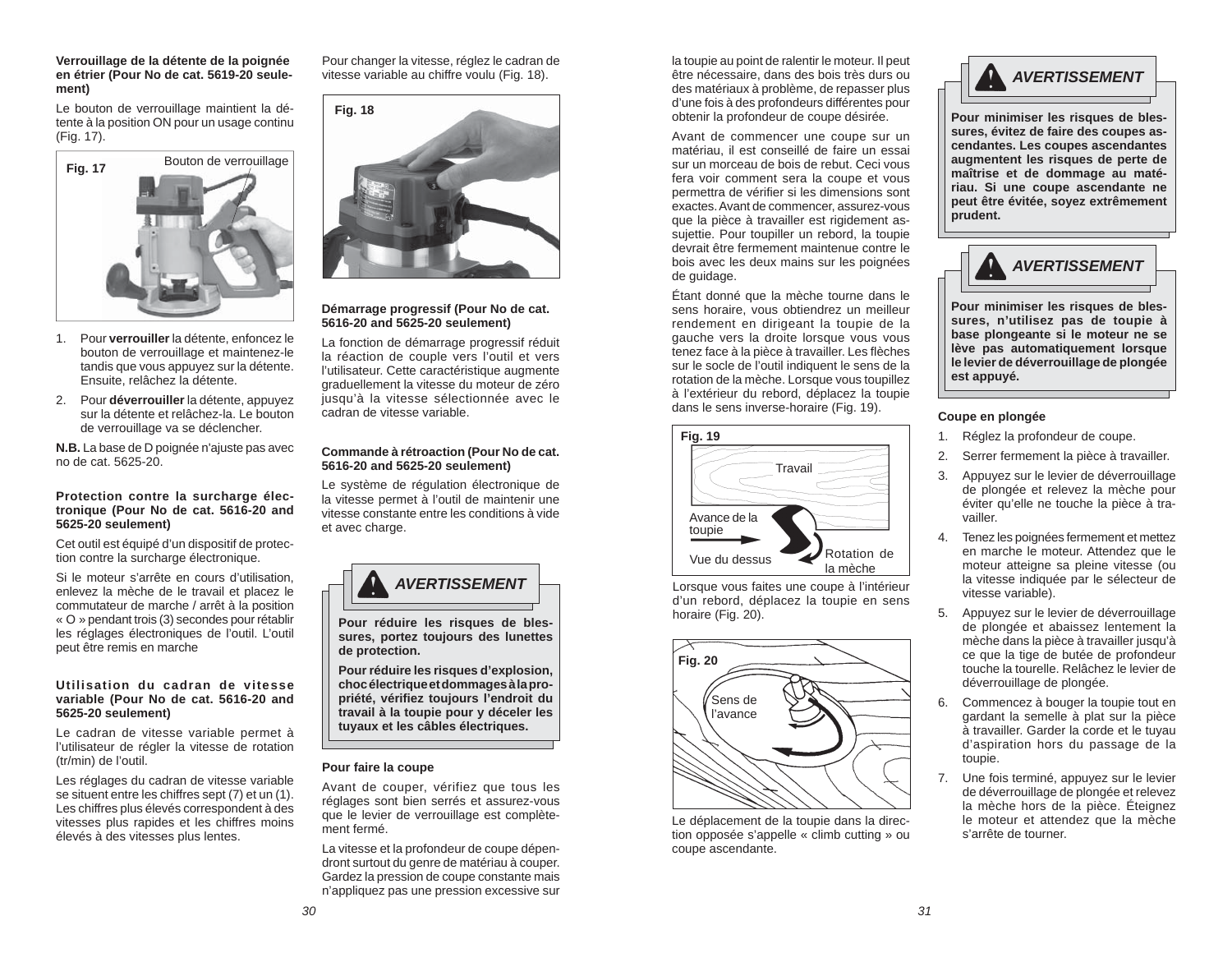# *MAINTENANCE*



# *AVERTISSEMENT*

**Pour minimiser les risques de blessures, débranchez toujours l'outil avant d'y effectuer des travaux de maintenance. Ne faites pas vousmême le démontage de l'outil ni le rebobinage du système électrique. Consultez un centre de service** *MILWAUKEE* **accrédité pour toutes les réparations.** 

#### **Entretien de l'outil**

Gardez l'outil en bon état en adoptant un programme d'entretien ponctuel. Avant de vous en servir, examinez son état en général. Inspectez-en la garde, interrupteur, cordon et cordon de rallonge pour en déceler les défauts. Vérifiez le serrage des vis, l'alignement et le jeu des pièces mobiles, les vices de montage, bris de pièces et toute autre condition pouvant en rendre le fonctionnement dangereux. Si un bruit ou une vibration insolite survient, arrêtez immédiatement l'outil et faites-le vérifier avant de vous en servir de nouveau. N'utilisez pas un outil défectueux. Fixez-y une étiquette marquée « HORS D'USAGE » jusqu'à ce qu'il soit réparé (voir « Réparations »).

Normalement, il ne sera pas nécessaire de lubrifier l'outil avant que le temps ne soit venu de remplacer les balais. Après une période pouvant aller de 6 mois à un an, selon l'usage, retournez votre outil à un centre de service *MILWAUKEE* accrédité pour obtenir les services suivants:

- **Lubrification**
- Inspection et remplacement des balais
- Inspection et nettoyage de la mécanique (engrenages, pivots, coussinets, boîtier etc.)
- Inspection électrique (interrupteur, cordon, induit etc.)
- Vérification du fonctionnement électromécanique



**Pour minimiser les risques de blessures, choc électrique et dommage à l'outil, n'immergez jamais l'outil et ne**  laissez pas de liquide s'y infiltrer.

#### **Nettoyage**

Débarrassez les évents des débris et de la poussière. Gardez les poignées de l'outil propres, à sec et exemptes d'huile ou de graisse. Le nettoyage de l'outil doit se faire avec un linge humide et un savon doux. Certains nettoyants tels l'essence, la térébenthine, les diluants à laque ou à peinture, les solvants chlorés, l'ammoniaque et les détergents d'usage domestique qui en contiennent pourraient détériorer le plastique et l'isolation des pièces. Ne laissez jamais de solvants inflammables ou combustibles auprès des outils.

#### **Réparations**

Si votre outil est endommagé, retourne l'outil entier au centre de maintenance le plus proche.



soires, prière de se reporter au catalogue *MILWAUKEE* Electric Tool ou visiter le site internet www.milwaukeetool.com. Pour obtenir un catalogue, il suffit de contacter votre distributeur local ou l'un des centres-service énumérés sur la page de couverture de ce manuel.

#### **Clé de profondeur sur table de travail** No de cat. 49-96-0370

Clé d'entraînement hexagonal de 3/8 po prête à l'emploi avec le système de réglage de profondeur sur table de travail.

**Clé à collet (1-1/8 po)**

No de cat. 49-96-0365

# *GARANTIE LIMITÉE DE L'OUTIL DE CINQ ANS*

Chaque outil électrique *MILWAUKEE* (y compris le chargeur de batterie) est garanti à l'acheteur d'origine être exempt de vice du matériau et de fabrication. Sous réserve de certaines exceptions, *MILWAUKEE* réparera ou remplacera toute pièce d'un outil électrique qui, après examen, sera avéré par *MILWAUKEE* être affecté d'un vice du matériau ou de fabrication pendant une période de cinq (5) ans\* après la date d'achat. Le retour de l'outil électrique, accompagné d'une copie de la preuve d'achat à un site d'entretien d'usine/de promotion des ventes de *MILWAUKEE* ou à un poste d'entretien agréé *MILWAUKEE*, en port prépayé et assuré, est requis pour que cette garantie s'applique. Cette garantie ne couvre pas les dommages que *MILWAUKEE* détermine être causés par des réparations ou des tentatives de réparation par quiconque autre que le personnel agréé par *MILWAUKEE*, des utilisations incorrectes, des altérations, des utilisations abusives, une usure normale, une carence d'entretien ou les accidents.

\* La période de garantie pour les palans (palans à levier, à chaîne manuelle et à chaîne électrique), tous les blocs de batteries au NiCd, les projecteurs de travail (lampes torches sans fil), les radios de chantier et les chariots de travail industriels Trade Titan™ est d'un (1) an à partir de la date d'achat. \*La période de garantie pour les blocs de batteries au lithiumion qui ne sont pas équipés de la technologie V™ (entre 4 et 18 volts) est de deux (2) ans à partir de la date d'achat.

\*Il existe une garantie séparée pour les blocs de batteries au lithium-ion avec technologie V™ de 18 volts et plus qui accompagnent les outils électriques sans fi l de technologie V™ :

\*Chaque batterie au lithium-ion 18 volts ou plus de technologie *MILWAUKEE* V™ est couverte par une garantie de remplacement gratuit initial pour 1 000 charges/2 ans. Ceci signifie qu'avant les 1 000 premières charges ou deux (2) années suivant la date d'achat/la première charge, une batterie de rechange sera fournie gratuitement au client pour toute batterie défectueuse. Par la suite, les clients recevront aussi une garantie supplémentaire calculée au prorata dans la limite de 2 000 charges ou cinq (5) années suivant la date d'achat/la première charge, à la première échéance. Ceci signifie que chaque client obtient une garantie au prorata supplémentaire de 1 000 charges ou de trois (3) années sur les batteries au lithium-ion 18 volts ou plus de technologie V™ en fonction de l'utilisation. Pendant cette période de garantie supplémentaire, le client ne paye que pour le service utilisable reçu au-delà des 1 000 premières charges/2 premières années, en fonction de la date de la première charge et du nombre de charges des batteries déterminés par le lecteur de service *MILWAUKEE* de technologie V™.

L'enregistrement de la garantie n'est pas nécessaire pour bénéficier de la garantie en vigueur sur un produit *MILWAUKEE*. Une preuve d'achat sous la forme d'un reçu de vente ou d'autres informations considérées suffisantes par *MILWAUKEE* est cependant requise.

L'ACCEPTATION DES RECOURS EXCLUSIFS DE RÉPARATION ET DE REMPLACEMENT DÉCRITS PAR LES PRÉSENTES EST UNE CONDITION DU CONTRAT D'ACHAT DE TOUT PRODUIT *MILWAUKEE*. SI VOUS N'ACCEPTEZ PAS CETTE CONDITION, VOUS NE DEVEZ PAS ACHETER LE PRODUIT. EN AUCUN CAS *MILWAUKEE* NE SAURAIT ÊTRE RESPONSABLE DE TOUT DOMMAGE ACCESSOIRE, SPÉCIAL OU INDIRECT, DE DOM-MAGES-INTÉRÊTS PUNITIFS OU DE TOUTE DÉPENSE, D'HONORAIRES D'AVOCATS, DE FRAIS, DE PERTE OU DE DÉLAIS ACCESSOIRES À TOUT DOMMAGE, DÉFAILLANCE OU DÉFAUT DE TOUT PRODUIT, Y COMPRIS NOTAMMENT LES PERTES DE PROFIT. CETTE GARANTIE EST EXCLUSIVE ET REMPLACE TOUTE AUTRE GARANTIE OU CONDITION, ÉCRITE OU VERBALE, EXPRESSE OU IMPLICITE. SANS LIMITER LA GÉNÉRALITÉ DES DISPOSITIONS PRÉCÉDENTES, *MILWAUKEE* DÉCLINE TOUTE GARANTIE IMPLICITE DE QUALITÉ MARCHANDE OU D'ADAPTATION À UNE UTILISATION OU À UNE FIN PARTICULIÈRE ET TOUTE AUTRE GARANTIE.

Cette garantie s'applique aux produits vendus aux États-Unis, au Canada et au Mexique uniquement.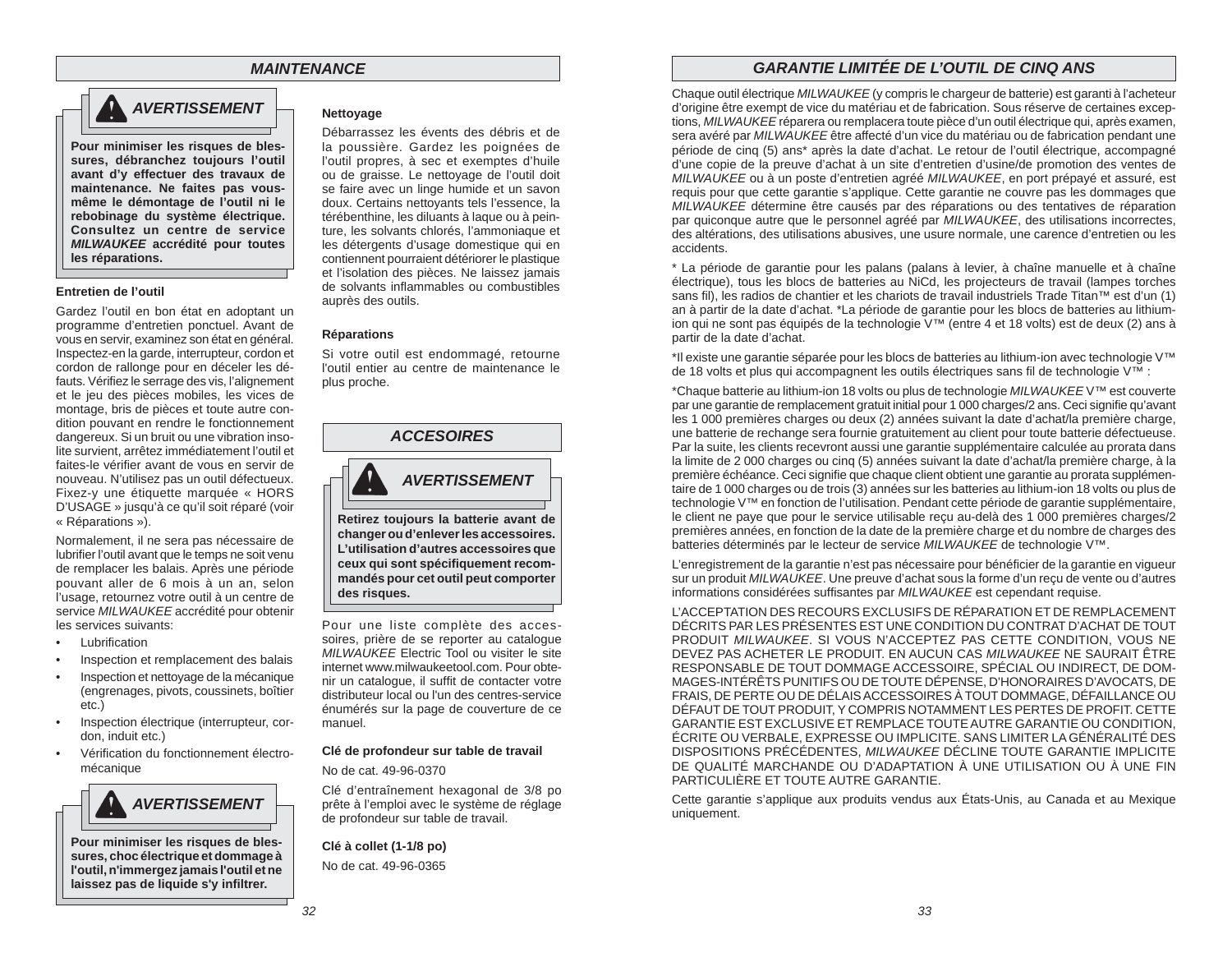# *REGLAS DE SEGURIDAD GENERALES PARA HERRAMIENTAS ELÉCTRICAS*



# *LEA TODAS LAS INSTRUCCIONES*

 **Si no se siguen todas las siguientes instrucciones se puede provocar una descarga eléctrica, un incendio y/o lesiones graves. El término "herramienta eléctrica" en todas las advertencias incluidas más abajo se refi ere a su herramienta operada por conexión (cable) a la red eléctrica o por medio de una batería (inalámbrica).** *GUARDE ESTAS INSTRUCCIONES*

# *SEGURIDAD EN EL ÁREA DE TRABAJO*

- 1. **Mantenga limpia y bien iluminada el área de trabajo.** Las áreas desordenadas u oscuras contribuyen a que se produzcan accidentes.
- 2. **No utilice herramientas eléctricas en atmósferas explosivas, como en la presencia de líquidos, gases o polvo infl amables.** Las herramientas eléctricas crean chispas que pueden incendiar el polvo o las emanaciones.
- 3. **Mantenga a los niños y otras personas alejadas mientras utiliza una herramienta eléctrica.** Las distracciones pueden hacerle perder el control.

# *SEGURIDAD ELÉCTRICA*

- 4. **Los enchufes de las herramientas eléctricas deben ser del mismo tipo que el tomacorrientes. Nunca realice ningún tipo de modifi cación en el enchufe. No use enchufes adaptadores con herramientas eléctricas con conexión a tierra.** Se reducirá el riesgo de descarga eléctrica si no se modifican los enchufes y los tomacorrientes son del mismo tipo.
- 5. **Evite el contacto corporal con superfi cies con conexión a tierra, como tuberías, radiadores, estufas y refrigeradores.** El riesgo de descarga eléctrica aumenta si su cuerpo está conectado a tierra.
- 6. **No exponga la herramientas eléctricas a la lluvia o a condiciones de humedad.** El agua que entra en una herramienta eléctrica aumenta el riesgo de descarga eléctrica.
- 7. **No abuse del cable. Nunca use el cable para transportar la herramienta eléctrica, tirar de ella o desenchufarla. Mantenga el cable alejado del calor, los bordes afi lados o las piezas en movimiento.** Los cables dañados o enmarañados aumentan el riesgo de descarga eléctrica.
- 8. **Cuando se utiliza una herramienta eléctrica en el exterior, use una extensión que sea apropiada para uso en el exterior.** El uso de un cable apropiado para el exterior reduce el riesgo de descarga eléctrica.

# *SEGURIDAD PERSONAL*

- 9. **Manténgase alerta, ponga cuidado a lo que está haciendo y use el sentido común cuando utilice una herramienta eléctrica. No use una herramienta eléctrica cuando está cansado o bajo la infl uencia de drogas, alcohol o medicinas.** Despistarse un minuto cuando se utiliza una herramienta eléctrica puede tener como resultado lesiones personales graves.
- 10. **Use equipo de seguridad. Lleve siempre protección ocular.** Llevar equipo de seguridad apropiado para la situación, como una máscara antipolvo, zapatos de seguridad antideslizantes casco o protección auditiva, reducir á las lesiones personales.
- 11. **Evite los arranques accidentales. Asegúrese de que el interruptor esté en la posición de apagado antes de enchufar la herramienta.** Mover herramientas con el dedo en el interruptor o enchufar herramientas con el interruptor en la posición de encendido contribuye a que se produzcan accidentes.
- 12. **Quite todas las llaves de ajuste antes de encender la herramienta.** Una llave que esté acoplada a una pieza giratoria de la herramienta puede provocar lesiones personales.
- 13. **No se estire demasiado. Mantenga los pies bien asentados y el equilibrio en todo momento.** Esto permite tener mejor control de la herramienta eléctrica en situaciones inesperadas.
- 14. **Vístase de manera apropiada. No lleve ropa suelta ni joyas. Mantenga el cabello, la ropa y los guantes lejos de la piezas en movimiento.** La ropa floja, las joyas o el cabello largo pueden quedar atrapados en las piezas en movimiento.
- 15. **Si se proporcionan dispositivos para la conexión de sistemas de recolección y extracción de polvo, asegúrese de que estén conectados y se usen apropiadamente.** El uso de estos dispositivos puede reducir los peligros relacionados con el polvo.

# *USO Y CUIDADO DE LAS HERRAMIENTAS ELÉCTRICAS*

- 16. **No fuerce la herramienta eléctrica. Use la herramienta eléctrica correcta para la aplicación.** La herramienta eléctrica correcta funcionará mejor y de manera más segura a la velocidad para la que se diseñó.
- 17. **No use la herramienta eléctrica si el interruptor no la enciende ni la apaga.** Cualquier herramienta eléctrica que no se pueda controlar con el interruptor es peligrosa y se debe reparar.
- 18. **Desconecte el enchufe de la toma de alimentación y/o la batería de la herramienta eléctrica antes de realizar cualquier ajuste, cambiar accesorios o almacenar las herramientas eléctricas.** Dichas medidas preventivas de seguridad reducen el riesgo de que la herramienta se prenda accidentalmente.
- 19. **Almacene las herramientas eléctricas fuera del alcance de los niños y no permita que personas no familiarizadas con ellas o estas instrucciones las utilicen.** Las herramientas eléctricas son peligrosas en las manos de usuarios no capacitados.
- 20. **Mantenimiento de las herramientas eléctricas. Revise que no haya piezas móviles que estén desalineadas o que se atasquen, piezas rotas ni ninguna otra condición que pueda afectar el funcionamiento de la herramienta eléctrica. Si se encuentran daños, haga que le reparen la herramienta antes de usarla.** Las herramientas mal mantenidas son la causa de muchos accidentes.
- 21. **Mantenga las herramientas de corte limpias y afiladas.** Es menos probable que se atasquen las herramientas de corte con filos afilados que se mantienen de manera apropiada y también son más fáciles de controlar.
- 22. **Use la herramienta eléctrica, los accesorios y las brocas, etc. siguiendo estas instrucciones y de la manera para la que dicha herramienta eléctrica en particular fue diseñada, teniendo en cuenta las condiciones de trabajo y la tarea que se va a realizar.**  El uso de la herramienta eléctrica para operaciones diferentes de aquellas para las que se diseño podría resultar en una situación peligrosa.

# *MANTENIMIENTO*

23. **Haga que un técnico calificado realice el mantenimiento de la herramienta eléctrica utilizando solamente piezas de repuesto idénticas.** Esto asegurará que se mantiene la seguridad de la herramienta eléctrica.

# *REGLAS ESPECIFICAS DE SEGURIDAD*

- 1. **Agarre la herramienta por los asideros aislados cuando realice una operación en la que la herramienta de corte pueda entrar en contacto con cables ocultos o con su propio cable.**  El contacto con un cable "con corriente" hará que las partes de metal expuesto de la herramienta pasen la corriente y produzcan una descarga al operador.
- 2. **Guarde las etiquetas y placas de especifi caciones.** Estas tienen información importante. Si son ilegibles o si no se pueden encontrar, póngase en contacto con un centro de servicio de *MILWAUKEE* para una refacción gratis.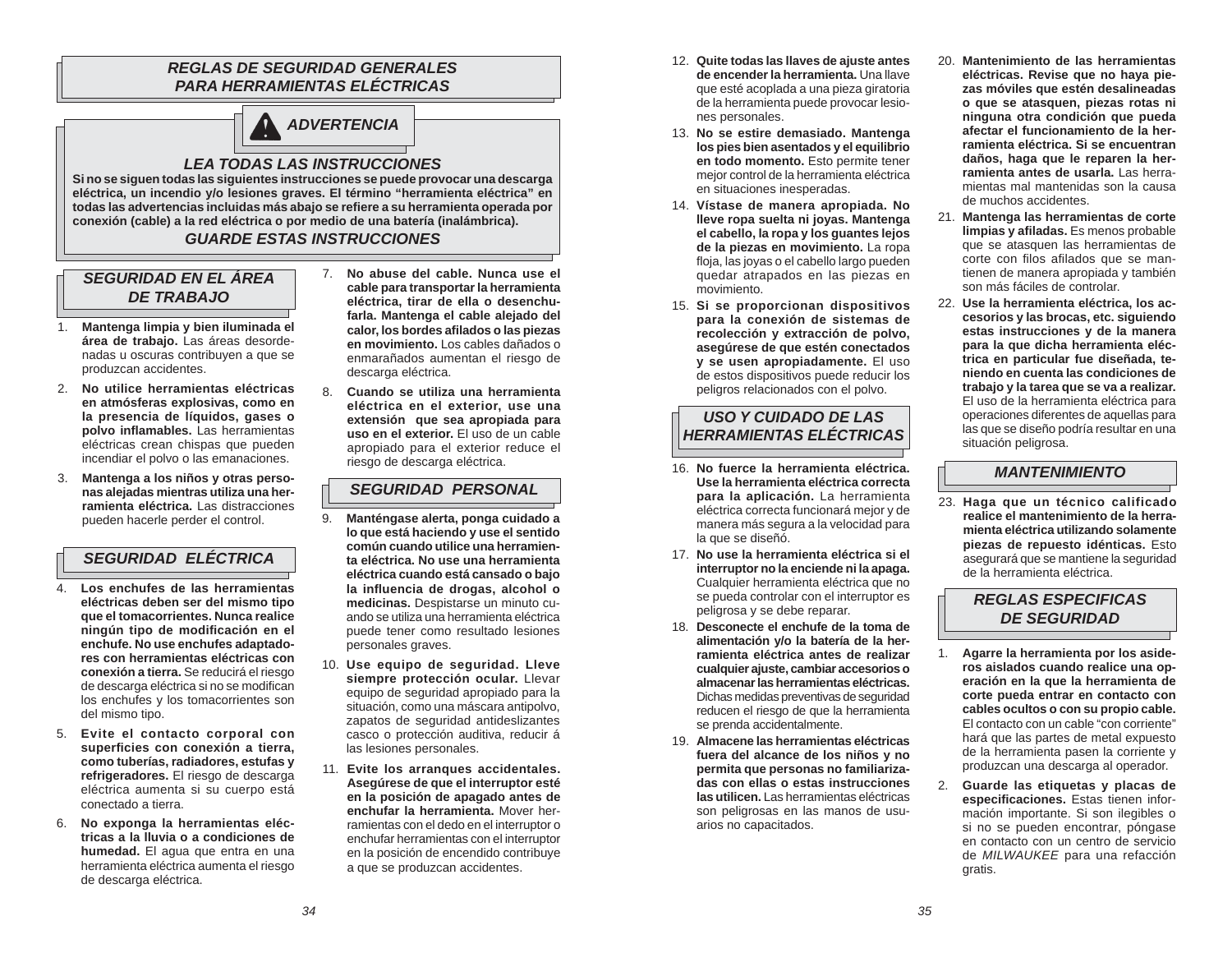- 3. **Utilice siempre anteojos de seguridad y una máscara contra el polvo. Utilice únicamente en un área bien ventilada.** El uso de dispositivos de seguridad personal y un ambiente seguro reducen el riesgo de lesiones.
- 4. **¡ADVERTENCIA!** Algunas partículas de polvo resultantes del lijado mecánico, aserrado, esmerilado, taladrado y otras actividades relacionadas a la construcción, contienen sustancias químicas que se saben ocasionan cáncer, defectos congénitos u otros daños al aparato reproductivo. A continuación se citan algunos ejemplos de tales sustancias químicas:
- plomo proveniente de pinturas con base de plomo
- sílice cristalino proveniente de ladrillos, cemento y otros productos de albañilería y
- arsénico y cromo provenientes de madera químicamente tratada.

 El riesgo que usted sufre debido a la exposición varía dependiendo de la frecuencia con la que usted realiza estas tareas. Para reducir la exposición a estas sustancias químicas: trabaje en un área bien ventilada, y utilice equipo de seguridad aprobado como, por ejemplo, máscaras contra el polvo que hayan sido específicamente diseñadas para filtrar partículas microscópicas.

- 5. **Algunas maderas contienen conservantes que pueden resultar tóxicos.** Tenga sumo cuidado para evitar la inhalación y el contacto con la piel al trabajar con estos materiales. Solicite y observe cualquier información de seguridad disponible a través del distribuidor de los materiales.
- 6. **Asegúrese que la pieza de trabajo no contenga clavos, tornillos ni otro tipo de objetos. Mantenga el borde de trabajo alejado de la superfi cie de agarre.** Cortar estos objetos puede ocasionar la pérdida del control de la herramienta y daño a la broca.
- 7. **No sujete la pieza de trabajo con una mano y la herramienta con la otra mientras opera la herramienta. No coloque las manos cerca o debajo de la superfi cie de corte.** Agarrar el material y guiar la herramienta con ambas manos es más seguro.
- 8. **No use brocas desafi ladas o dañadas. Las brocas afi ladas deben manejarse con cuidado.** Las brocas dañadas pueden romperse durante el uso. Las brocas desafiladas requieren mayor fuerza para impulsar la herramienta, lo que podría ocasionar que la broca se rompa. Partes de carburo podrían desprenderse de las brocas dañadas y quemar la pieza de trabajo.
- 9. **Luego de cambiar la broca o realizar ajustes, asegúrese que la tuerca de la pinza portapiezas y cualquier otro dispositivo de ajuste se encuentren bien apretados.** Los dispositivos de ajuste sueltos pueden moverse inesperadamente y ocasionar una pérdida de control. Los componentes de rotación sueltos pueden desprenderse violentamente. Observe cualquier vibración u oscilación que pudiera indicar la instalación incorrecta de la broca.
- 10. **Agarre la buriladora de manera fi rme cuando ponga en marcha el motor a fi n de resistir el torque de arranque.**
- 11. **Mantenga siempre el cordón de alimentación alejado de las partes móviles de la herramienta.** Mantenga el cordón alejado de la dirección del corte.
- 12. **No encienda la herramienta cuando la broca esté en contacto con el material.** El borde de corte de la broca puede atrapar el material y ocasionar la pérdida de control de la herramienta.
- 13. **No recueste la herramienta hasta que la broca se haya detenido completamente.** La broca, mientras gira, puede agarrar la superficie y hacer que Ud. pierda el control de la herramienta.
- 14. **No toque la broca durante o inmediatamente después de usarla.** La broca podría estar demasiado caliente y quemarle la piel.
- 15. **Use abrazaderas u otra manera práctica de asegurar y sujetar la pieza en la que se va a trabajar en una plataforma estable.** Sujetar la pieza con la mano o contra su cuerpo la deja inestable y puede conducir a la pérdida de control.
- 16. Nunca fije la pieza de trabajo a una superficie dura, p. ej., concreto o piedra. El contacto con la broca puede hacer que salte la herramienta y se pierda el control.
- 17. Accione las buriladoras sólo mientras estén sujetas. No fije ni sujete la buriladora a una superficie ni sostenga la pieza de trabajo con la mano.
- 18. Nunca use brocas más grandes que la abertura más pequeña de la base, de la sub-base o de la lumbrera para la recolección de polvo.
- 19. **No afl oje ni quite los cabezales del émbolo.** Los resortes internos están bajo presión. Si se les quita o afloja, los cabezales y resortes internos saldrán disparados y podrían causar lesiones.



# *DESCRIPCIÓN FUNCIONAL*

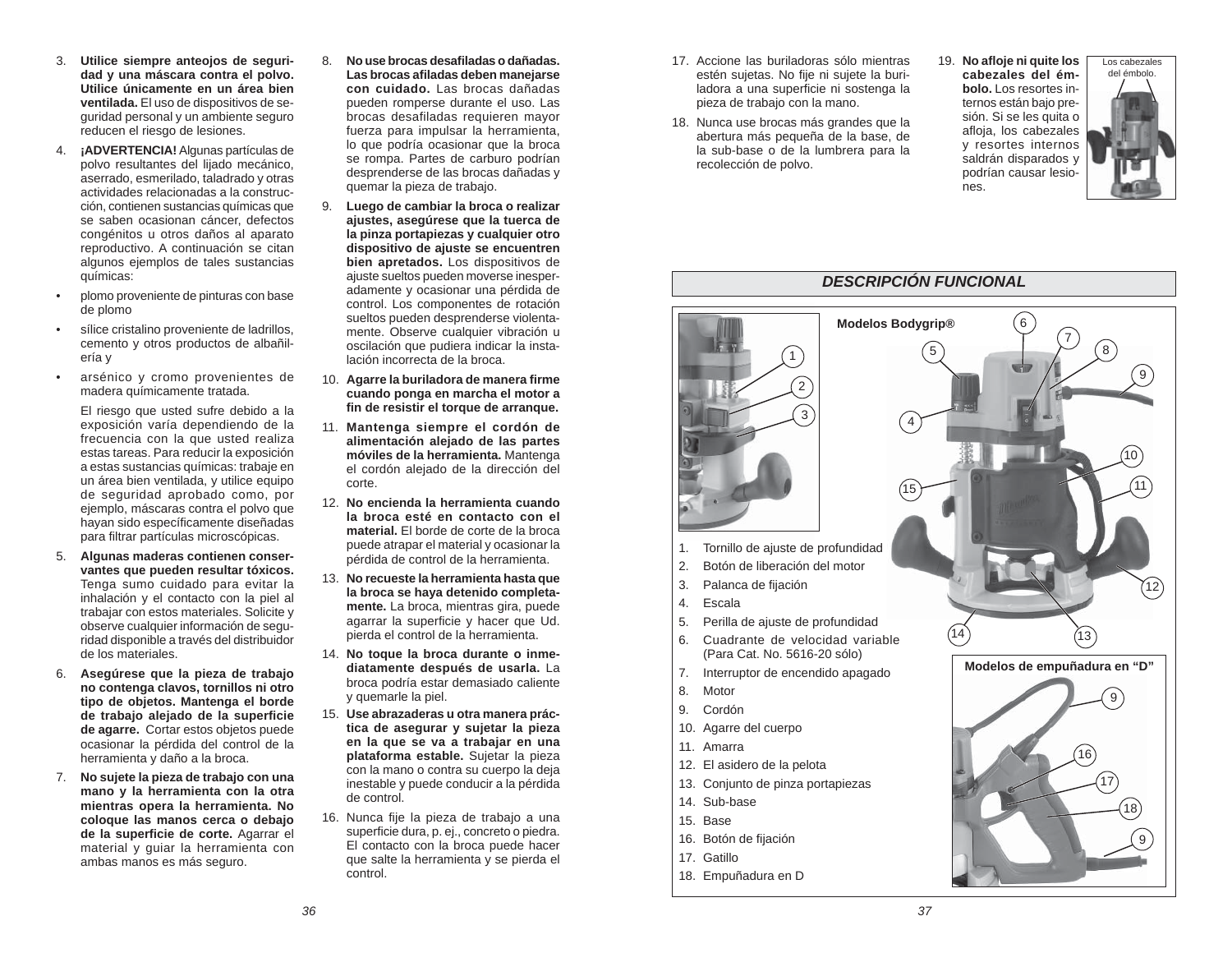



**Puede haber riesgo de descarga eléctrica si se conecta el cable de conexión de puesta a tierra incorrectamente. Consulte con un electricista certifi cado si tiene dudas respecto a la conexión de puesta a tierra del tomacorriente. No modifi que el enchufe que se proporciona con la herramienta. Nunca retire la clavija de conexión de puesta a tierra del enchufe. No use la herramienta si el cable o el enchufe está dañado. Si está dañado antes de usarlo, llévelo a un centro de servicio** *MILWAUKEE***para que lo reparen. Si el enchufe no se acopla al tomacorriente, haga que un electricista certifi cado instale un toma-corriente adecuado.**

#### **Herramientas con conexión a tierra: Herramientas con enchufes de tres clavijas**

Las herramientas marcadas con la frase "Se requiere conexión de puesta a tierra" tienen un cable de tres hilo y enchufes de conexión de puesta a tierra de tres clavijas. El enchufe debe conectarse a un tomacorriente debidamente conectado a tierra (véase la Figura A). Si la herramienta se averiara o no funcionara correctamente, la conexión de puesta a tierra proporciona un trayecto de baja resistencia para desviar la corriente eléctrica de la trayectoria del usuario, reduciendo de este modo el riesgo de descarga eléctrica.

 $\binom{1}{\bullet}$ **Fig. A**  $\ominus$  $(\overline{\phantom{a}})$ 

# *TIERRA*

La clavija de conexión de puesta a tierra en el enchufe está conectada al sistema de conexión de puesta a tierra de la herramienta a través del hilo verde dentro del cable. El hilo verde debe ser el único hilo conectado al sistema de conexión de puesta a tierra de la herramienta y nunca se debe unir a una terminal energizada.

Su herramienta debe estar enchufada en un tomacorriente apropiado, correctamente instalado y conectado a tierra según todos los códigos y reglamentos. El enchufe y el tomacorriente deben asemejarse a los de la Figura A.

#### **Herramientas con doble aislamiento:Herramientas con clavijas de dos patas**

Las herramientas marcadas con "Doble aislamiento" no requieren conectarse "a tierra". Estas herramientas tienen un sistema aislante que satisface los estándares de OSHA y llena los estándares aplicables de UL (Underwriters Laboratories), de la Asociación Canadiense de Estándares (CSA) y el Código Nacional de Electricidad. Las herramientas con doble aislamiento pueden ser usadas en cualquiera de los toma corriente de 120 Volt mostrados en las Figuras B v C.



# *Especi fi caciones*

| Cat. No.                                                                                                              | <b>Volts</b>                         | А        | rpm                                                              | <b>Potencia</b><br>Máx. (hp)                     |
|-----------------------------------------------------------------------------------------------------------------------|--------------------------------------|----------|------------------------------------------------------------------|--------------------------------------------------|
| 5615-20 * Bodygrip <sup>®</sup><br>5616-20 * Bodygrip <sup>®</sup><br>5619-20 Empuñadura en "D"<br>5625-20 Producción | 120 CA<br>120 CA<br>120 CA<br>120 CA | 11<br>11 | 24.000<br>$13 10.000 - 24.000$<br>24.000<br>15   10.000 - 22.000 | $1 - 3/4$<br>$2 - 1/4$<br>$1 - 3/4$<br>$3 - 1/2$ |

 **\* También compatible con la base tipo émbolo 48-10-5600, que se ofrece por separado y en juegos.**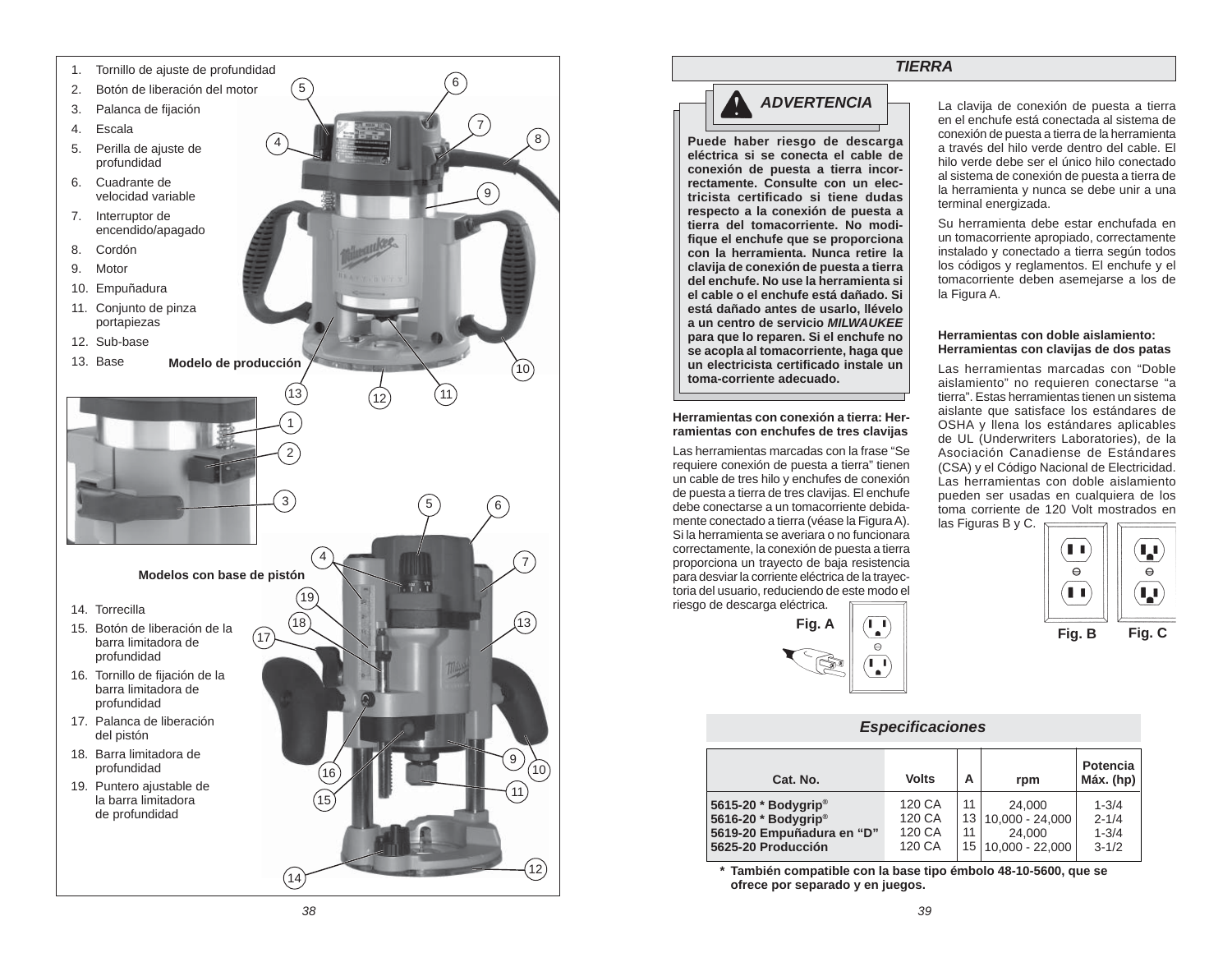# *EXTENSIONES ELECTRICAS*

Las herramientas que deben conectarse a tierra cuentan con clavijas de tres patas y requieren que las extensiones que se utilicen con ellas sean también de tres cables. Las herramientas con doble aislamiento y clavijas de dos patas pueden utilizarse indistintamente con extensiones de dos a tres cables. El calibre de la extensión depende de la distancia que exista entre la toma de la corriente y el sitio donde se utilice la herramienta. El uso de extensiones inadecuadas puede causar serias caídas en el voltaje, resultando en pérdida de potencia y posible daño a la herramienta. La tabla que aquí se ilustra sirve de guía para la adecuada selección de la extensión.

Mientras menor sea el número del calibre del cable, mayor será la capacidad del mismo. Por ejemplo, un cable calibre 14 puede transportar una corriente mayor que un cable calibre 16. Cuando use mas de una extensión para lograr el largo deseado, asegúrese que cada una tenga al menos, el mínimo tamaño de cable requerido. Si está usando un cable de extensión para mas de una herramienta, sume los amperes de las varias placas y use la suma para determinar el tamaño mínimo del cable de extensión.

#### **Guías para el uso de cables de extensión**

- Si está usando un cable de extensión en sitios al aire libre, asegúrese que está marcado con el sufijo "W-A" ("W" en Canadá) el cual indica que puede ser usado al aire libre.
- Asegúrese que su cable de extensión está correctamente cableado y en buenas condiciones eléctricas. Cambie siempre una extensión dañada o hágala reparar por una persona calificada antes de volver a usarla.
- Proteja su extensión eléctrica de objetos cortantes, calor excesivo o areas mojadas.

#### **Calibre mínimo recomendado para cables de extensiones eléctricas\***

| Amperios                                    | Largo de cable de Extensión<br>en(m) |    |    |    |    |    |
|---------------------------------------------|--------------------------------------|----|----|----|----|----|
| (En la placa) 7,6 15,2 22,8 30,4 45,7  60,9 |                                      |    |    |    |    |    |
| $0 - 5.0$                                   | 16                                   | 16 | 16 | 14 | 12 | 12 |
| $5.1 - 8.0$                                 | 16                                   | 16 | 14 | 12 | 10 |    |
| $8,1 - 12,0$                                | 14                                   | 14 | 12 | 10 |    |    |
| $12,1 - 15,0$                               | $12 \overline{ }$                    | 12 | 10 | 10 |    |    |
| $15.1 - 20.0$                               | 10                                   | 10 | 10 |    |    |    |

\* Basado en limitar la caída en el voltaje a 5 volts al 150% de los amperios.

# **LEA Y GUARDE TODAS LAS INSTRUCCIONES PARA FUTURAS REFERANCIAS.**

| Simbología |                                                               |                                      |                                            |  |  |  |  |
|------------|---------------------------------------------------------------|--------------------------------------|--------------------------------------------|--|--|--|--|
| 10         | Con doble aislamiento                                         |                                      | Volts de corriente alterna                 |  |  |  |  |
|            | Underwriters Laboratories, Inc.,  <br>Estados Unidos y Canadá | . <sup> n</sup> ∘xx <u>xx</u> /min.l | Revoluciones por<br>minuto sin carga (rpm) |  |  |  |  |
|            | Amperios                                                      |                                      |                                            |  |  |  |  |

# *ENSAMBLAJE DE LA HERRAMIENTA*

#### **Pinzas Portapiezas**

La pinza portapiezas debe estar sujeta a la tuerca de la pinza portapiezas antes de colocarse en el eje de la pinza portapiezas. Asegúrese que el tamaño de la pinza portapiezas coincida con el tamaño del vástago de la broca a utilizar. Si se utiliza un tamaño de vástago de broca equivocado, la pinza portapiezas se podría romper. Para colocar o retirar la tuerca de la pinza portapiezas, siga las instrucciones ilustradas que aparecen en esta página.

#### **Colocación de la Pinza Portapiezas en la Tuerca de la Pinza Portapiezas**

Para ensamblar, coloque el extremo estrecho de la pinza portapiezas sobre una superficie uniforme. Tome la tuerca y colóquela sobre la pinza portapiezas (Fig. 1).



Coloque la tuerca cara a cara con la pinza portapiezas, con la abertura más pequeña de la tuerca orientada hacia arriba (Fig. 2).



Acople la tuerca y la pinza portapiezas aplicándoles firmemente presión hacia abajo con la palma de la mano (Fig. 3).



Para extraer la pinza portapiezas de la tuerca, sujete la tuerca firmemente con una mano y, con la otra mano, presione la pinza portapiezas hacia un extremo (Fig. 4).





**A fi n de reducir el riesgo de lesionarse, desenchufe siempre la herramienta antes de colocar o retirar accesorios, o de realizar ajustes.**

**Al oprimir el botón de liberación del motor el alojamiento del motor descenderá, pudiendo ocasionar lesiones personales o daño a la herramienta o a la pieza de trabajo. Cerciórese la mano es fi rmemente en el motor cuándo apretar el botón.** 

#### **Instalación y extracción del motor**



- 1. Desconecte la herramienta. Asegúrese que la palanca de fijación se encuentre en la posición de totalmente abierto.
- 2. Alinee el tornillo de adjuste de profundidad en el motor con el orificio en la base.
- 3. Oprima y mantenga oprimido el botón de liberación del motor y descienda el motor en la base hasta alcanzar la profundidad deseada.

**NOTA:** La base de pistón no tiene botón de liberación del motor. Suelte la palanca de fijación y tire del motor para extraer.

- 4. Suelte el botón de liberación del motor y empuje hacia adentro la palanca de fijación hasta alcanzar la posición de totalmente cerrado.
- 5. Para extraer el motor, abra totalmente la palanca de fijación, sujete el motor, mantenga pulsado el botón de liberación del motor y tire de éste.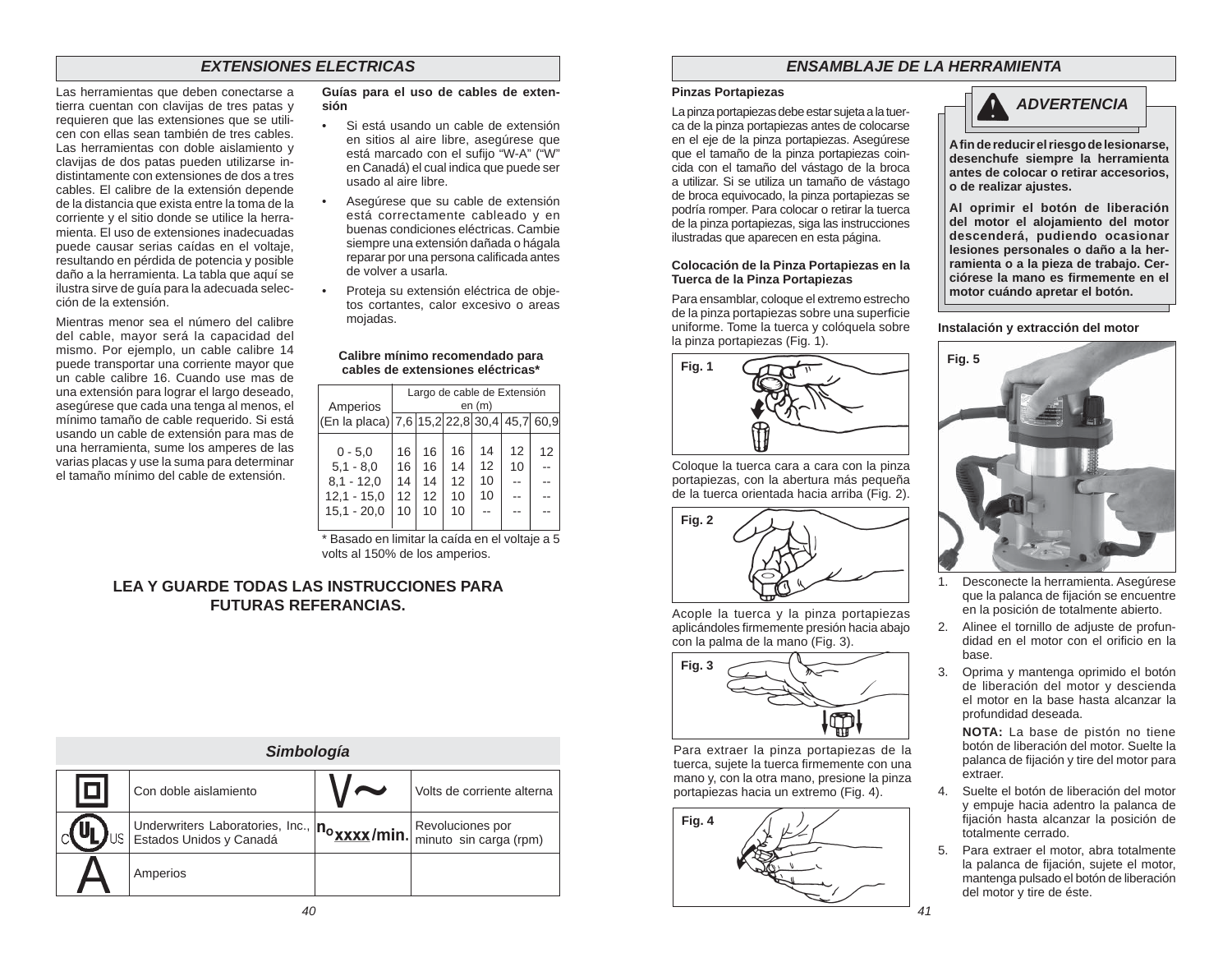

**Para reducir el riesgo de lesiones, NO use la buriladora si la palanca de fi jación no sujeta el motor fi rmemente a la base. Si se afl oja la palanca de fi jación, confíe las reparaciones a los centros de reparación** *MILWAUKEE***.**

#### **Instalación de la Guía de Borde**

Para instalar una guía de borde, afloje los dos tornillos de las barras. Inserte las barras de la guía de borde en los orificios de las barras y apriete los tornillos de barra.

Para Cat. No. 5615-20, 5616-20, and 5619-20, ven Fig. 6:



Para Cat. No. 5625-20, ven Fig. 7:



# **Instalación/Extracción de la Sub-base**

#### **Sub-bases fi jas (negras):**:

Para quitar el sub despreciable, quite los tornillos sub despreciablees. Para instalar el sub despreciable, asegurelo con los tornillos sub despreciablees.

#### **Sub-bases ajustables (transparentes)**:

Para cerciorarse de que la sub-base esté centrada, use el cono y el pasador de centrado cada vez que se apriete, ajuste o cambie la sub-base ajustable.

- 1. Desenchufe la herramienta.
- 2. Instale la sub-base y los tornillos, pero sin apretar.
- 3. Baje el motor hasta que la pinza portapiezas quede a aproximadamente 25 mm (1 pulg.) por encima de la base.
- 4. Con la buriladora al revés, introduzca el pasador en el cono y, seguidamente, en la pinza portapiezas (en la Fig. 8 se muestra la orientación correcta). Apriete la pinza portapiezas.



- 5. Presione el cono con firmeza. La subbase debe centrarse.
- 6. Haciendo presión en el cono, apriete los tornillos de la sub-base.
- 7. Separe el pasador de centrado de la pinza portapiezas. Guarde el pasador y el cono para su uso posterior.
- 8. Para extraer la sub-base, extraiga los tornillos correspondientes.



**Para reducir el riesgo de lesiones, no use la lumbrera de recolección de polvo al cortar por penetración si la broca es más grande que la abertura de la lumbrera (34 mm (1-3/8 pulg.)). Si la broca en movimiento hace contacto con la lumbrera de recolección de polvo, ésta se romperá y los desechos arrojados al aire pueden causar lesiones.**

**Instalación de la lumbrera de recolección de polvo (no disponible en el modelo de producción)**

- 1. Si se ha instalado una guía de borde, debe retirarse temporalmente para instalar la lumbrera de recolección de polvo.
- 2. Afloje los tornillos de la barra.
- 3. Ponga la buriladora en posición vertical y coloque el círculo en la base (como se muestra en la Fig. 9).
- 4. Deslice las barras a través de los orificios respectivos en la base y hacia dentro de los orificios correspondientes en la lumbrera.

**NOTA**: Use las barras que vienen con la lumbrera de recolección de polvo o las barras de una guía de borde *MILWAUKEE*.

- 5. Apriete los tornillos de la barra.
- 6. Enrosque una manguera de vacío en el extremo de la lumbrera.



#### **Guías para plantilla**

Un 1-3/16" hoyo central sub despreciable se necesita usar una guía de plantilla.

Para instalar una guía de plantilla, la guía de la adición en el hoyo central de un 1-3/16" la base de rúter y asegurar según instrucciones de guía de plantilla.



**A fi n de reducir el riesgo de lesionarse, use anteojos de seguridad con protección lateral.**

**Desenchufe siempre la herramienta antes de colocar o retirar accesorios, o de realizar ajustes.** 

**Utilice únicamente accesorios específi camente recomendados. El uso de accesorios no recomendados podría resultar peligroso.**

**Nunca use brocas más grandes que la abertura más pequeña de la base, la sub-base o la lumbrera de recolección de polvo.**

#### **Instalación de la Broca**

No es necesario extraer el motor de la base para instalar un conjunto de pinza portapiezas o la broca. Si desea extraer la base, vea la sección anterior. Antes de instalar, remueva astillas de madera, polvo u otro tipo de objetos del eje de la pinza portapiezas y del conjunto de la pinza portapiezas.

Inserte el conjunto de la pinza portapiezas en el eje de la pinza portapiezas. Inserte el vástago de broca en la pinza portapiezas como se indica a continuación:

- 1. Desconecte la herramienta.
- 2. Inserte el vástago de broca en la pinza portapiezas lo más profundo posible.
- 3. Extraiga levemente el vástago de broca para evitar que toque el fondo.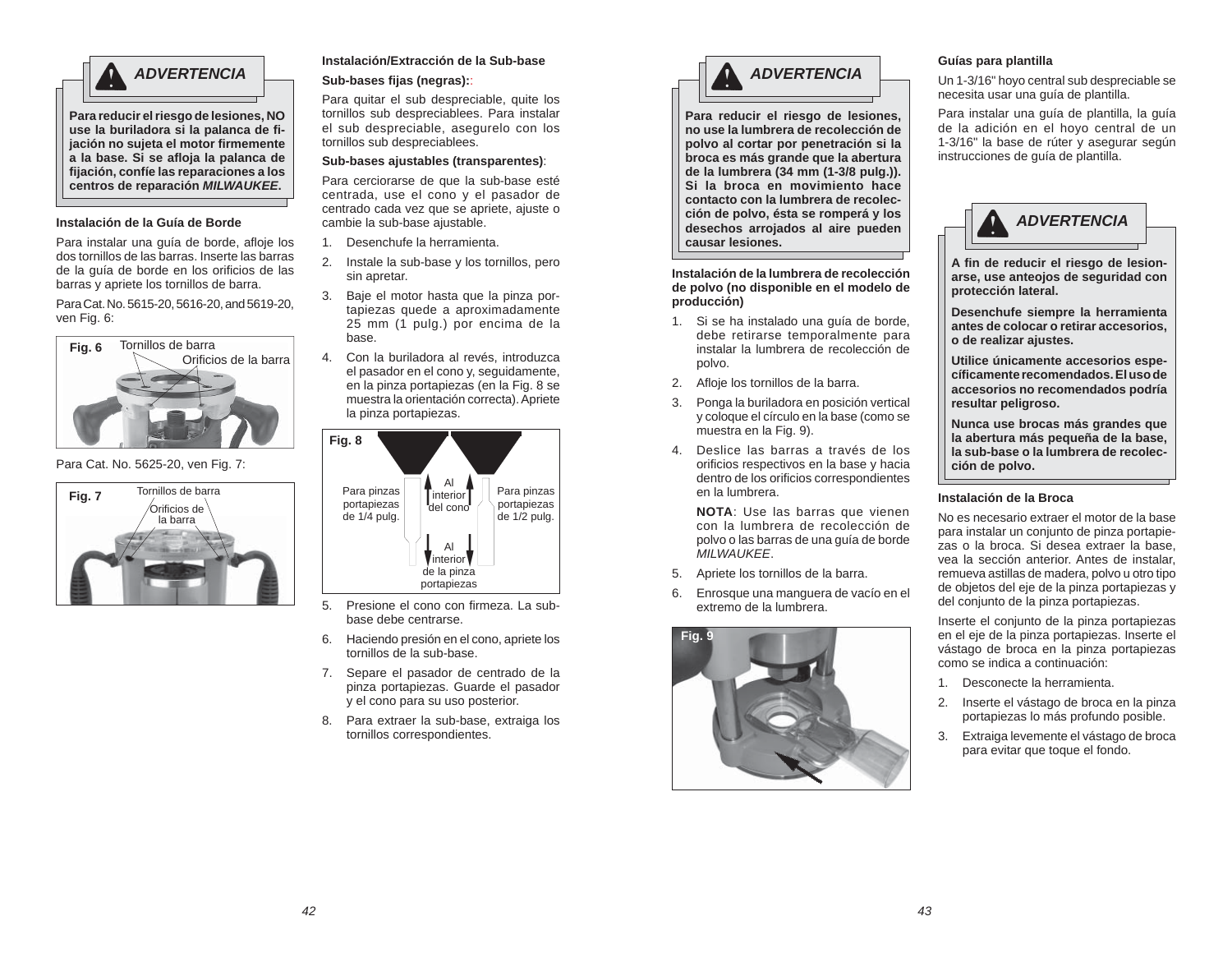4. Asegúrese que haya un mínimo de 2 mm (1/16") entre el fondo del conjunto de la pinza portapiezas y el radio de la parte cortante de la broca (Fig. 10).



5. Cerciórese de que la pinza portapiezas no esté fijada a la sección estriada del vástago de la broca. La pinza portapiezas debe fijarse a una parte sólida del vástago de la broca para garantizar un agarre firme.

Para apretar la broca en el conjunto de la pinza portapiezas, utilice dos llaves (Fig. 11).



**NOTA:** Nunca apriete un conjunto de pinza portapiezas sin insertar un vástago de broca del tamaño adecuado. Esto puede ocasionar daños a la pinza portapiezas.

#### **Extracción de la Broca**

- 1. Desconecte la herramienta.
- 2. Afloie la tuerca de la pinza portapiezas del eje de la pinza portapiezas mediante dos llaves.
- 3. Una vez aflojada, desatornille con la mano la tuerca de la pinza portapiezas hasta que quede nuevamente apretada.
- 4. Use las llaves nuevamente hasta que pueda extraerse el vástago de la broca.

# *OPERACION*



**Para reducir el riesgo de una lesión, use siempre lentes de seguridad o anteojos con protectores laterales.** 

**Desenchufe la herramienta antes de cambiar accesorios o realizar ajustes.**

**No haga ajustes mientras la buriladora se encuentre encendida.**

**NO use la buriladora si la palanca de fi jación no sujeta el motor fi rmemente a la base.**

**NUNCA use los modelos de buriladora con base de pistón en una mesa para buriladora.** 

#### **Ajuste de la Profundidad del Corte Modelos Bodygrip®, de empuñadura en "D" y de producción:**

Se puede ajustar la profundidad de la herramienta mediante la perilla de ajuste de profundidad o una llave de cubo de 3/8 pulg. con extensión, o la llave de profundidad "por encima de la mesa" (Nº de Cat. 49-96-0370).

Al usar una perilla de ajuste de profundidad, abra completamente la palanca de fijación y gire la perilla a la profundidad de corte deseada. Una revolución de la perilla de ajuste de profundidad equivale a 0,2". Para ajustes finos menores de 5/32", utilice una escala diferente en la perilla de ajuste de profundidad.

Para cortes más profundos:

- 1. Alinee el "0" en la escala con la flecha en la herramienta.
- 2. Gire la perilla de ajuste de profundidad en el sentido de las manecillas del reloj hasta alcanzar la medida de profundidad deseada.

Para cortes menos profundos:

- 1. Alinee la medida de profundidad deseada con la flecha en la herramienta.
- 2. Gire la perilla de ajuste de profundidad en sentido contrario a las manecillas del reloj hasta alcanzar "0".

Empuje la palanca de fijación a la posición de totalmente cerrado cuando finalice el ajuste.

Cuando utilice una llave de cubo, coloque la buriladora al revés sobre una superficie plana y lleve la palanca de fijación a la posición de totalmente abierto. Inserte una llave de cubo de 3/8" en el orificio de la base y gírela hasta alcanzar la profundidad deseada (Fig. 12). Empuje la palanca de fijación a la posición de totalmente cerrado.



#### **Modelos con base de pistón:**

- 1. Desenchufe la herramienta.
- 2. Instale la broca.
- 3. Oprima la palanca de liberación del pistón y haga presión en las empuñaduras hasta que la broca haga contacto con la pieza de trabajo.
- 4. Afloie el tornillo de fijación de la barra limitadora de profundidad.
- 5. Gire la torrecilla de modo que la posición de profundidad máxima quede directamente debajo de la barra.
- 6. Pulse el botón de liberación de la barra limitadora de profundidad para bajar la barra. Debe quedar apoyada en la posición de profundidad máxima de la torrecilla.
- 7. Coloque el puntero ajustable en "0".
- 8. Pulse el botón de liberación de la barra limitadora de profundidad. Suba la barra hasta la profundidad de corte deseada.
- 9. Use la perilla de ajuste de profundidad para ajustar de forma precisa la profundidad de corte.
- 10. Apriete el tornillo de fijación de la barra limitadora de profundidad.
- 11. Para efectuar el corte haciendo varios pases, gire la torrecilla a una graduación mayor. Cada graduación equivale a 3,2 mm (1/8 pulg.).

**NOTA:** Se puede efectuar el acabado final haciendo uso de la torrecilla y mediante varios pases.

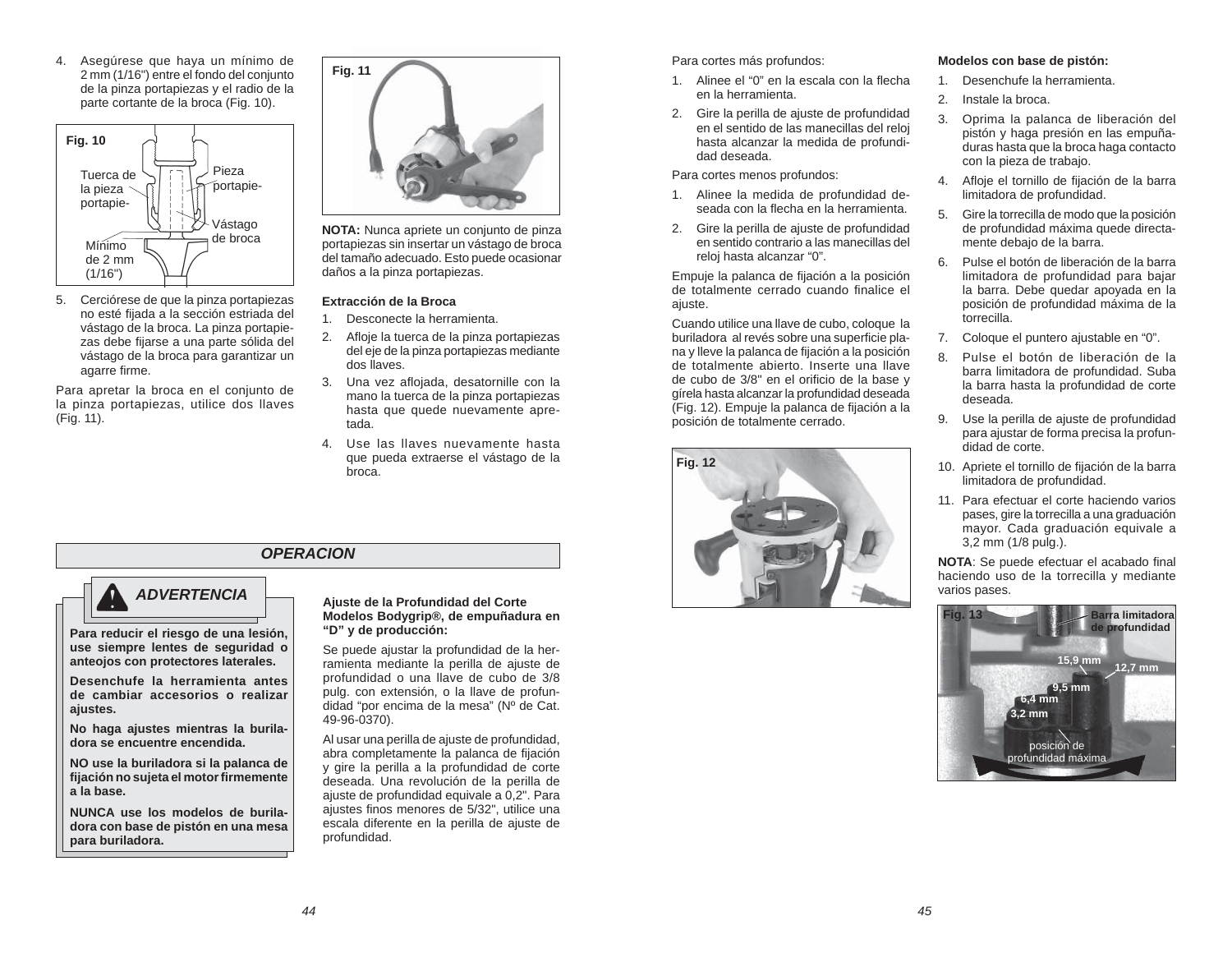#### **Sujeción de la Herramienta**

Estas herramientas se deben tener usando ambos entregan siempre para control máximo.

**Para modelos Bodygrip®, consultar la fi g. 14:**



Usted puede sujetar esta herramienta mediante un agarre del cuerpo y una asidero de la pelota o ambas asideros de la pelota. El agarre del cuerpo incluye una amarra ajustable, la cual puede fijarse en dos posiciones diferentes para un máximo control y comodidad.

Una de las empuñaduras de estas bases puede ajustarse a tres distintas posiciones para máximo control y comodidad.

#### **Para modelos de empuñadura en "D", consultar la fi g. 15:**



Agarre la empuñadura en D con una mano y coloque la otra mano en la empuñadura.

Una empuñadura las bases se puede ajustar en tres posiciones diferentes para un máximo control y comodidad.



**Para reducir el riesgo de lesiones, NUNCA use los modelos de buriladora con base de pistón en una mesa para buriladora.**

**Para modelos con base de pistón y de producción, consultar la fi g. 16:** 



# *ADVERTENCIA*

**A fi n de reducir el riesgo de lesionarse, use anteojos de seguridad con protección lateral.**

**A fi n de reducir el riesgo de lesionarse, mantenga las manos, el cuerpo y el cordón alejados de la broca y de todas las partes móviles.**

**Antes de enchufar la herramienta en el receptáculo, asegúrese que el interruptor de encendido/apagado se encuentre en la posición "O".**

#### **Arranque y Paro del Motor de la Buriladora**

Para Cat. Nos. 5615-20, 5616-20 and 5625-20:

- 1. Para arrancar el motor, sostenga la herramienta así que la broca está ausente de usted y no en contacto con la pieza de trabajo. Sujete la herramienta firmemente y lleve el interruptor de encendido/apagado a la posición "I".
- 2. Para detener el motor, lleve el interruptor de encendido/apagado a la posición "O" y coloque la buriladora de manera que la broca quede alejada de usted. Sujete la herramienta hasta que la broca deje de girar.

Para Cat. No. 5619-20:

- 1. Lleve el interruptor de encendido/apagado a la posición "I".
- 2. Para arrancar el motor, sostenga la herramienta así que la broca está ausente de usted y no en contacto con la pieza de trabajo. Sujete la herramienta firmemente y oprima el gatillo.
- 3. Para detener el motor, suelte el gatillo.

#### **Bloqueo del Gatillo de la Base con Empuñadura en D (Para Cat. No. 5619-20 sólo)**

El botón de fijación mantiene el gatillo en la posición de encendido para uso continuo (Fig. 17).



- 1. Para **bloquear** el gatillo, mantenga oprimido el botón de fijación mientras oprime el gatillo. Suelte el gatillo.
- 2. Para **desbloquear** el gatillo, oprímalo y suéltelo. El botón de fijación saltará.

**NOTA:** La base del asidero D no quedacon 5625-20 base.

#### **Protección contra Sobrecargas Electrónicas (Para Cat. Nos. 5616-20 and 5625-20 sólo)**

Esta herramienta viene equipada con una función de protección contra sobrecargas electrónicas.

Si el motor se apaga durante la operación, quite la broca de la pieza de trabajo y lleve el interruptor de encendido/apagado a la posición "O" durante tres (3) segundos. Esto restablecerá los dispositivos electrónicos de la herramienta. La herramienta puede entonces ser recomenzada.

#### **Uso del Cuadrante de Velocidad Variable (Para Cat. Nos. 5616-20 and 5625-20 sólo)**

El cuadrante de velocidad variable le permite al usuario ajustar la velocidad de giro (RPM) de la herramienta.

Los ajustes del cuadrante de velocidad variable oscilan entre los números (7) siete al (1) uno. Los números más altos corresponden a las velocidades más altas y los números más bajos corresponden a las velocidades más bajas.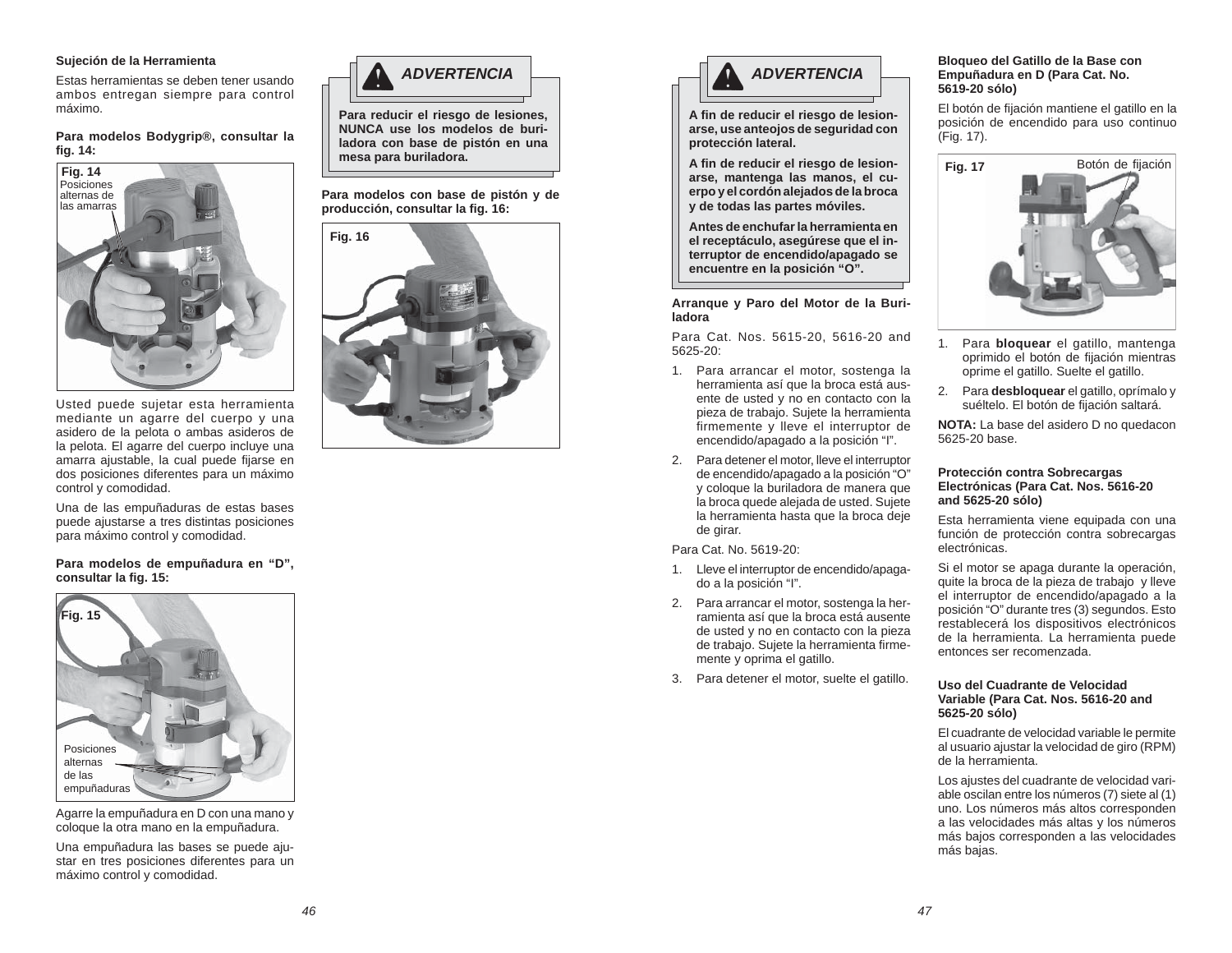Para cambiar la velocidad, ajuste el cuadrante de control de velocidad variable al número deseado (Fig. 18).



#### **Arranque Suave (Para Cat. No. 5616-20 and 5625-20 sólo)**

La característica de Arranque suave reduce la cantidad de reacción de par a la herramienta y al usuario. Esta característica aumenta gradualmente la velocidad del motor desde cero hasta la velocidad establecida por el cuadrante de velocidad variable.

#### **Control de Realimentación(Para Cat. No. 5616-20 and 5625-20 sólo)**

El sistema electrónico de control de velocidad permite que la herramienta mantenga una velocidad constante entre condiciones con y sin carga.



**A fi n de reducir el riesgo de lesionarse, utilice siempre protectores oculares.**

**Para reducir el riesgo de explosión, electrocución y daño a la propiedad, antes de utilizar la buriladora verifi que siempre que en el área de trabajo no hayan tuberías o cables ocultos.**

#### **Realización del Corte**

Antes de cortar, verifique que todos los controles estén ajustados y que la palanca de fijación esté completamente cerrada y afianzada.

La velocidad y profundidad del corte dependerá en gran medida del tipo de material en el cual se trabaje. Mantenga la presión de corte constante pero no use fuerza excesiva en la buriladora de manera que la velocidad del motor disminuya en exceso. Para obtener la profundidad de corte deseada, podría ser necesario hacer más de una pasada en maderas sumamente duras o en materiales problemáticos.

Antes de comenzar a cortar en la pieza de trabajo, se recomienda hacer un corte de prueba en un pedazo de madera de desecho. Esto le indicará cómo lucirá en realidad el corte y además le permitirá verificar las dimensiones. Cerciórese siempre de que la pieza de trabajo esté bien asegurada antes de utilizar la buriladora. Al utilizar la buriladora en bordes, ésta deberá sostenerse firmemente contra la pieza de trabajo por medio de las empuñaduras.

Debido a que la cortadora gira en el sentido de las manecillas del reloj, se obtendrá un corte más eficiente si mueve la buriladora de izquierda a derecha mientras se halla parado frente a la pieza de trabajo. Las flechas en la base de la herramienta indican la dirección de rotación de la broca. Cuando trabaje en la parte exterior de un borde, mueva la buriladora en sentido contrario a las manecillas del reloj (Fig. 19).



Cuando trabaje en la parte interior de un borde, mueva la buriladora en el sentido de las manecillas del reloj (Fig. 20).



Mover la buriladora en la dirección opuesta se conoce como "corte ascendente."

# *ADVERTENCIA*

**A fi n de reducir el riesgo de lesionarse, evite realizar "cortes ascendentes". El corte ascendente aumenta la posibilidad de perder el control de la herramienta y ocasionar daños a la pieza de trabajo. Si no puede evitar realizar un corte ascendente, utilice extrema precaución.**



**Para reducir el riesgo de lesiones, no use buriladoras con base de pistón si el motor no sube automáticamente cuando se oprime la palanca de liberación del pistón.**

#### **Cortes de penetración**

- 1. Fije la profundidad de corte.
- 2. Fije firmemente la pieza de trabajo.
- 3. Oprima la palanca de liberación del pistón y suba la broca de modo que no haga contacto con la pieza de trabajo.
- 4. Sujete las empuñaduras con firmeza y encienda el motor. Espere a que el motor alcance su máxima velocidad (o la velocidad indicada por el cuadrante de velocidad variable).
- 5. Oprima la palanca de liberación del pistón y baje lentamente la broca dentro de la pieza de trabajo hasta que la barra limitadora de profundidad haga contacto con la torrecilla. Suelte la palanca de liberación del pistón.
- 6. Antes de mover la buriladora, mantenga la sub-base horizontal sobre la pieza de trabajo. Haga que el cable y la manguera de recolección de polvo no interfieran con la buriladora.
- 7. Al terminar, oprima la palanca de liberación del pistón y suba la broca para sacarla de la pieza de trabajo. Apague el motor y espere a que la broca deje de girar.



**Para reducir el riesgo de lesiones, desconecté siempre su herramienta antes de colocar o retirar un accesorio. Use solo accesorios recomendados específi camente. Otros puenden peligrosos.**

Para una lista completa de accessorios, refiérase a su catálogo *MILWAUKEE* Electric Tool o visite nuestro sitio en Internet: www.milwaukeetool.com. Para obtener un catálogo, contacte su distribuidor local o uno de los centros.

#### **Llave de profundidad "por encima de la mesa"**

#### Nº de Cat. 49-96-0370

Llave hexagonal de 3/8 pulg. para usar con el sistema de ajuste de la profundidad "por encima de la mesa".

#### **Llave para pinzas portapiezas (1-1/8 pulg.)**

Nº de Cat. 49-96-0365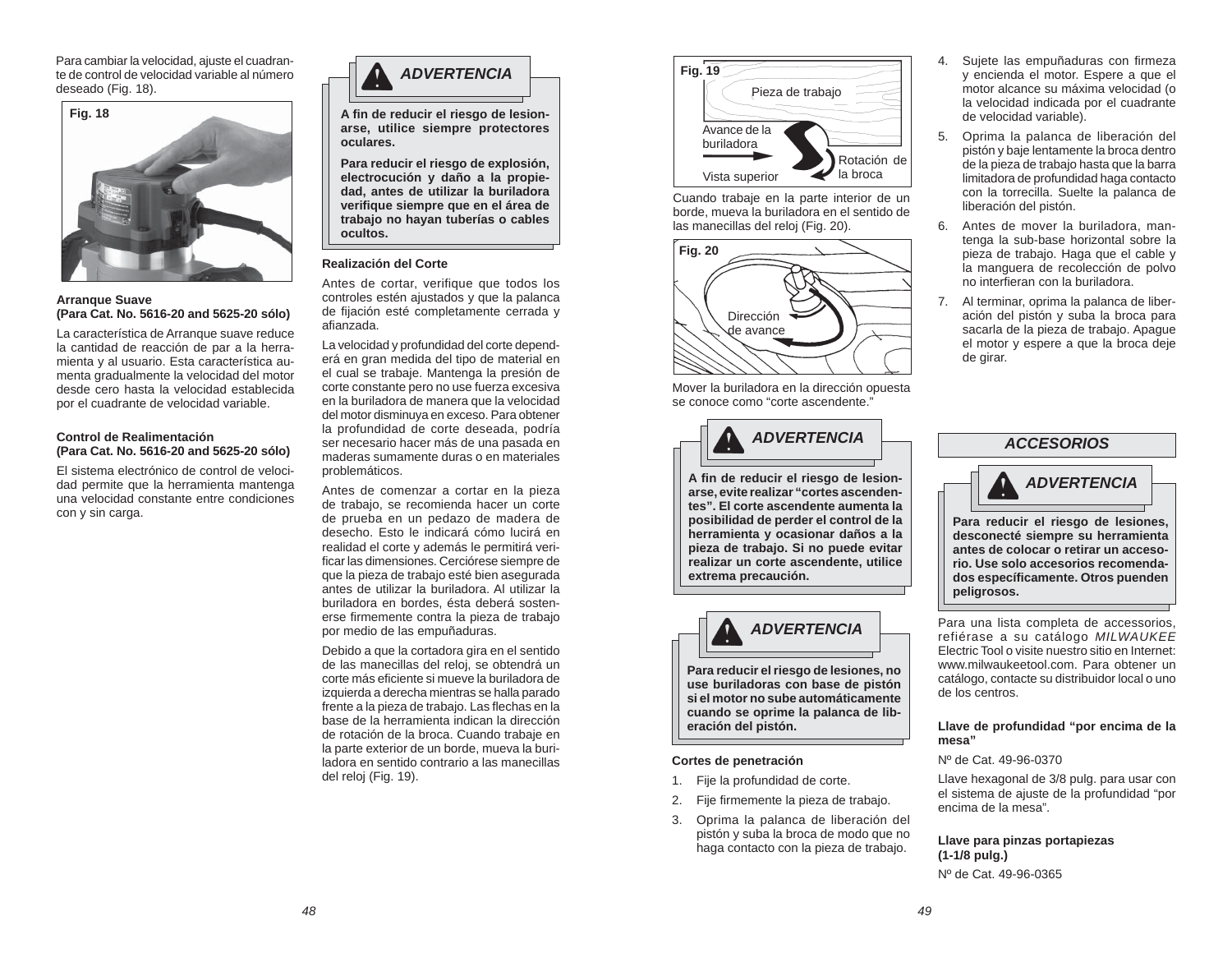# *MANTENIMIENTO*



**Para reducir el riesgo de lesiones, desconecte siempre la herramienta antes de darle cualquier mantenimiento. Nunca desarme la herra**mienta ni trate de hacer modifica**ciones en el sistema eléctrico de la misma. Acuda siempre a un Centro de Servicio** *MILWAUKEE* **para TO-DAS las reparaciones.**

*ADVERTENCIA*

#### **Mantenimiento de las herramientas**

Adopte un programa regular de mantenimiento y mantenga su herramienta en buenas condiciones. Antes de usarla, examine las condiciones generales de la misma. Inspeccione guardas, interruptores, el cable de la herramienta y el cable de extensión. Busque tornillos sueltos o flojos, defectos de alineación y dobleces en partes móviles, así como montajes inadecuados, partes rotas y cualquier otra condición que pueda afectar una operación segura. Si detecta ruidos o vibraciones anormales, apague la herramienta de inmediato y corrija el problema antes de volver a usarla. No utilice una herramienta dañada. Colóquele una etiqueta que diga "NO DEBE USARSE" hasta que sea reparada (vea "Reparaciones").

Bajo condiciones normales, no se requiere lubricación hasta que haya que cambiar los carbones. Después de 6 meses a un año, dependiendo del uso dado, envíe su herramienta al Centro de Servicio *MILWAUKEE* más cercano para que le hagan:

- Lubricación
- Inspección y cambio de carbones
- Inspección mecánica y limpieza (engranes, flechas, baleros, carcarza, etc.)
- Inspección eléctrica (interruptor, cable, armadura, etc.)
- Probarla para asegurar una operación mecánica y eléctrica adecuada.



**Para reducir el riesgo de lesiones, descarga eléctrica o daño a la herramienta, nunca la sumerja en líquidos ni permita que estos fl uyan dentro de la misma.**

#### **Limpieza**

Limpie el polvo y suciedad de las ventilas. Mantenga las empuñaduras de la herramienta limpias, secas y libres de aceite y grasa. Use sólo jabón neutro y un trapo húmedo para limpiar su herramienta ya que algunas substancias y disolventes limpiadores pueden ocasionar daños a materiales plásticos y partes aislantes. Algunos de estos incluyen: gasolina, trementina, diluyente para barniz, diluyente para pintura, disolventes limpiadores clorados, amoníaco, y detergentes caseros que contengan amoníaco.

#### **Reparaciones**

Si su instrumento se daña, vuelva el instrumento entero al más cercano centro de reparaciones.

# *GARANTÍA LIMITADA DE CINCO AÑOS*

Cada herramienta eléctrica *MILWAUKEE* (incluyendo el cargador de batería) está garantizada sólo al comprador original de estar libre de defectos en el material y la mano de obra. Sujeto a ciertas excepciones, *MILWAUKEE* reparará o reemplazará por un período de cinco (5) años\* después de la fecha de compra cualquier pieza en una herramienta eléctrica que, después de haber sido examinada, *MILWAUKEE* determine que está defectuosa en el material o la mano de obra. Regrese la herramienta eléctrica y una copia de la prueba de compra a un concesionario de soporte de ventas/servicio de fábrica *MILWAUKEE* o a una estación de servicio autorizada *MILWAUKEE*. Para que esta garantía sea efectiva, se requiere el flete pagado por anticipado y el seguro. Esta garantía no aplica a los daños que *MILWAUKEE*  determine sean ocasionados por reparaciones o intentos de reparación por cualquier otro que personal autorizado por *MILWAUKEE*, uso indebido, alteraciones, abuso, desgaste y deterioro normal, falta de mantenimiento o accidentes.

\* El plazo de garantía para los montacargas (de palanca, de cadena manual y de cadena eléctrica), de todas las baterías de Ni-Cd, de las linternas de trabajo (inalámbricas),de los radios para el lugar de trabajo, y de los carros Trade Titan™ para trabajo industrial es de un (1) año a partir de la fecha de compra. \*El plazo de garantía para las baterías de iones de litio que no incluyan tecnología V™ (desde 4,0 voltios hasta 18,0 voltios) es de dos (2) años a partir de la fecha de compra.

\*Existe una garantía por separado para las baterías de iones de litio con tecnología V™ (de 18 voltios o más) que viene incluida con las herramientas eléctricas que poseen tecnología V™:

\*Cada batería de iones de litio de tecnología V™ de *MILWAUKEE* de 18 voltios o superior, está cubierta con una garantía de reemplazo gratuito por las primeras 1000 cargas/2 años. Esto significa que por lo que suceda primero, las primeras 1000 cargas o dos (2) años de la fecha de compra/primera carga, se proporcionará sin cargo al cliente, una batería de reemplazo por cualquier batería defectuosa. A partir de entonces, los clientes recibirán una garantía adicional en una base proporcional que puede ser hasta de las primeras 2000 cargas o cinco (5) años de la fecha de compra/primera carga, lo que suceda primero. Esto significa que cada cliente obtiene una garantía proporcional de 1000 cargas o tres (3) años adicionales en la batería de iones de litio de tecnología V™ de 18 voltios o superior, dependiendo de la cantidad de uso. Durante este período adicional de garantía, el cliente paga por sólo el servicio utilizable recibido durante y superior a las primeras 1000 cargas/2 años, de acuerdo a la fecha de la primera carga y al número de cargas encontradas en la batería a través del lector de servicio de tecnología V™ de *MILWAUKEE*.

El registro de la garantía no es necesario para obtener la garantía aplicable en un producto *MILWAUKEE*. Sin embargo, se requiere un recibo de compras u otra información similar que *MILWAUKEE* considere suficiente.

LA ACEPTACIÓN DE LOS REMEDIOS EXCLUSIVOS DE REPARACIÓN Y REEMPLAZO AQUÍ DESCRITOS ES UNA CONDICIÓN DEL CONTRATO EN LA COMPRA DE CADA PRO-DUCTO *MILWAUKEE*. SI NO ESTÁ DE ACUERDO CON ESTA CONDICIÓN, NO DEBERÍA COMPRAR ESTE PRODUCTO. EN NINGÚN CASO *MILWAUKEE* SERÁ RESPONSABLE POR CUALESQUIER DAÑO PUNITIVO, CONSECUENTE, ESPECIAL, INCIDENTAL O POR CUALESQUIER COSTO, HONORARIOS DE ABOGADO, GASTOS, PÉRDIDAS O RETRA-SOS QUE SE ARGUMENTE QUE SEAN UNA CONSECUENCIA DE CUALQUIER DAÑO A, FALLA DE, O DEFECTO EN CUALQUIER PRODUCTO, INCLUYENDO, PERO SIN LIMI-TARSE A, CUALQUIER RECLAMO POR PÉRDIDAS DE GANANCIAS. ESTA GARANTÍA ES EXCLUSIVA Y REEMPLAZA TODAS LAS DEMÁS GARANTÍAS O CONDICIONES, ORALES O ESCRITAS, EXPRESAS O IMPLÍCITAS. SIN LIMITAR LA GENERALIDAD DE LO ANTE-RIOR, *MILWAUKEE* RENUNCIA A TODA GARANTÍA IMPLÍCITA DE COMERCIABILIDAD O APTITUD PARA UN FIN O USO ESPECIFICO Y DEMÁS GARANTÍAS.

Esta garantía es válida solamente en el producto vendido en los Estados Unidos, México y Canadá.